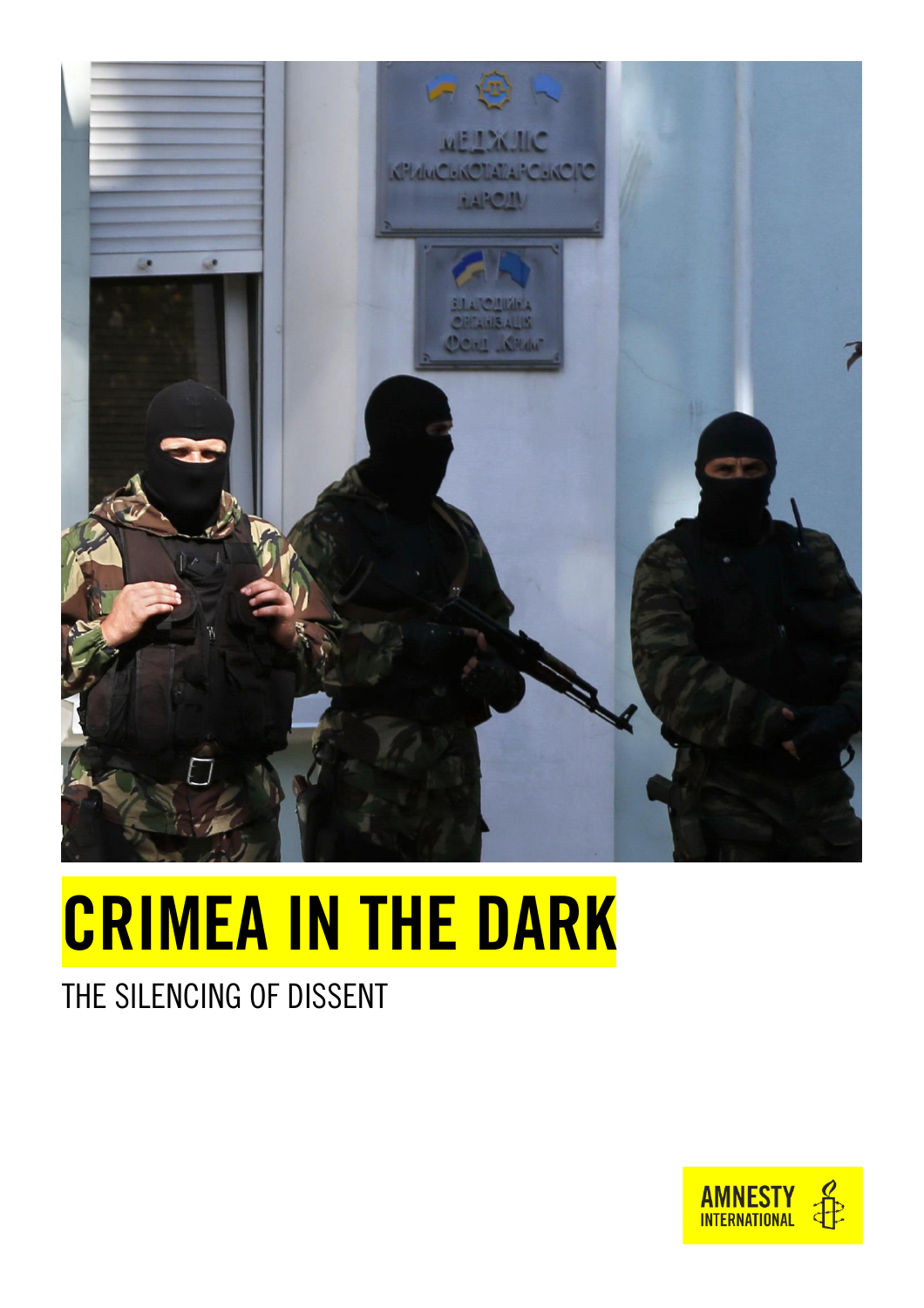Amnesty International is a global movement of more than 7 million people who campaign for a world where human rights are enjoyed by all.

Our vision is for every person to enjoy all the rights enshrined in the Universal Declaration of Human Rights and other international human rights standards.

We are independent of any government, political ideology, economic interest or religion and are funded mainly by our membership and public donations.

© Amnesty International 2016

Except where otherwise noted, content in this document is licensed under a Creative Commons (attribution, non-commercial, no derivatives, international 4.0) licence. <https://creativecommons.org/licenses/by-nc-nd/4.0/legalcode>

For more information please visit the permissions page on our website[: www.amnesty.org](http://www.amnesty.org/) Where material is attributed to a copyright owner other than Amnesty International this material is not subject to the Creative Commons licence. First published in 2016

by Amnesty International Ltd Peter Benenson House, 1 Easton Street London WC1X 0DW, UK

Index: EUR 50/5330/2016 Original language: English



*Cover photo: Armed men stand guard in front of the entrance of the Mejlis of the Crimean Tatar people (the single highest executive-representative body of the Crimean Tatars) in Simferopol on September 16, 2014. Russian police on September 16 raided the assembly of pro-Kiev Crimean Tatars, activists told AFP, days after Crimean residents overwhelmingly backed pro-Kremlin parties in polls. Authorities also raided the homes of two Tatar activists in what the leader of the Tatar governing body, the Mejlis, called the start of "direct repressions" against the peninsula's pro-Kiev community. © AFP PHOTO / MAX VETROV (Photo credit should read MAX VETROV/AFP/Getty Images)*



amnesty.org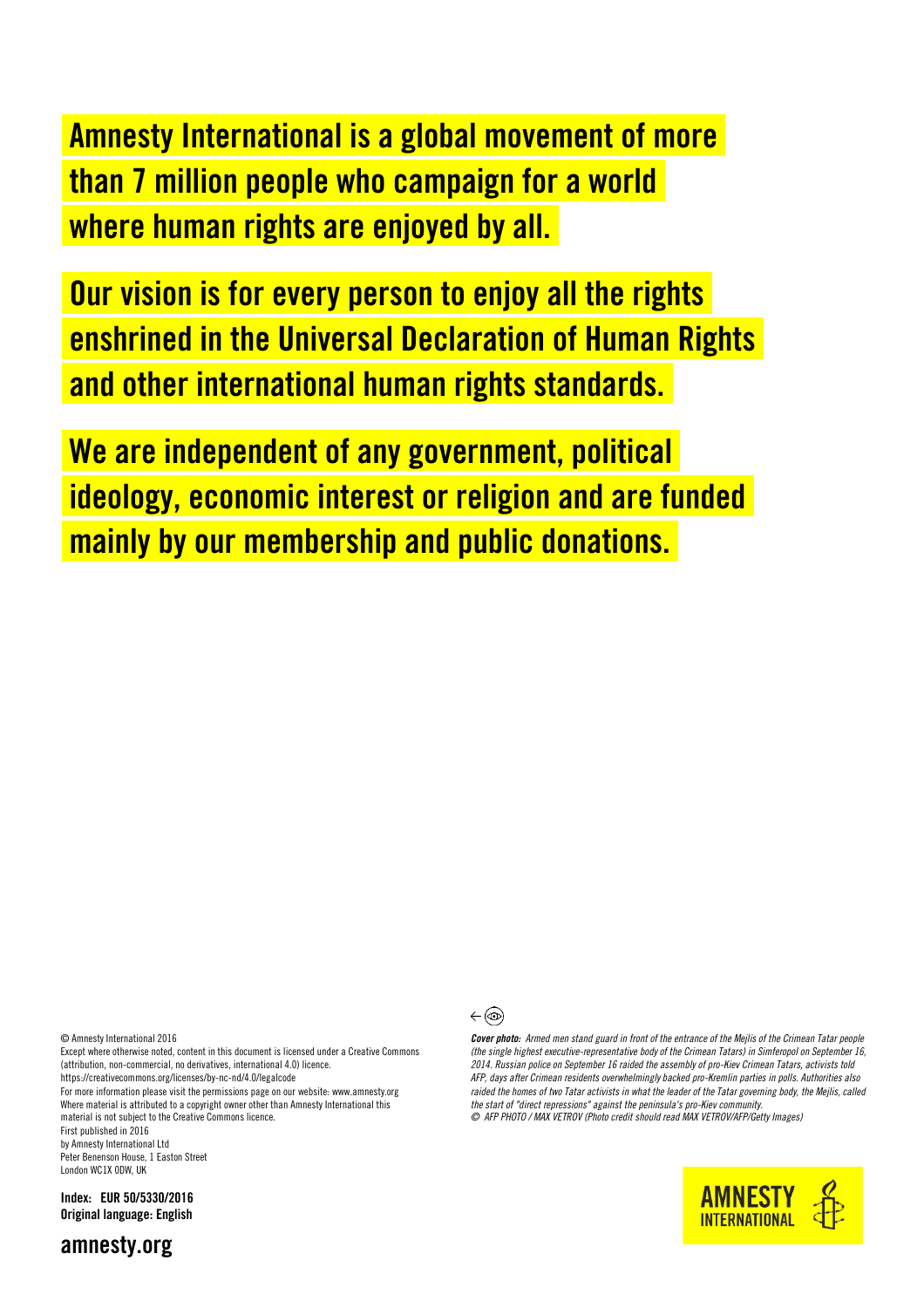### **CONTENTS**

| <b>INTRODUCTION</b>                                                                                                         | 1  |
|-----------------------------------------------------------------------------------------------------------------------------|----|
| <b>METHODOLOGY</b>                                                                                                          | 2  |
| THE BANNING OF THE MEJLIS OF THE CRIMEAN TATAR PEOPLE AND PERSECUTION OF<br><b>ITS LEADERS</b>                              | 3  |
| THE CRIMINAL PROSECUTION AND FORCIBLE CONFINEMENT IN A PSYCHIATRIC<br>INSTITUTION OF THE MEJLIS'S DEPUTY LEADER ILMI UMEROV | 3  |
| MEJLIS DEPUTY LEADER AKHTEM CHIYGOZ IN PRE-TRIAL DETENTION FOR 18 MONTHS<br>ON TRUMPED-UP CHARGES                           | 4  |
| THE ENFORCED DISAPPEARANCE OF FRVIN IBRAGIMOV                                                                               | 5  |
| PROSECUTION FOR ALLEGED MEMBERSHIP OF A "TERRORIST" ORGANISATION                                                            | 6  |
| THE "SEVASTOPOL FOUR"                                                                                                       | 6  |
| THE HARASSMENT. BEATING AND CRIMINAL PROSECUTION OF HUMAN RIGHTS ACTIVIST EMIR-USEIN KUKU                                   | 7  |
| ACTIVIST MUSLIM ALIEV DETAINED AND PROSECUTED AFTER CHALLENGING THE RELIGIOUS AUTHORITIES                                   | 8  |
| HARASSMENT OF LAWYERS WORKING ON "TERRORISM" AND "EXTREMISM"-RELATED<br><b>CASES</b>                                        | 9  |
| THE CRIMINAL PROSECUTION AND HARASSMENT OF JOURNALIST MYKOLA SEMENA                                                         | 9  |
| <b>RECOMMENDATIONS</b>                                                                                                      | 11 |
| TO THE DE FACTO CRIMEAN AND RUSSIAN AUTHORITIES IN CRIMEA                                                                   | 11 |
| TO THE UKRAINIAN AUTHORITIES                                                                                                | 12 |
| TO THE INTERNATIONAL COMMUNITY                                                                                              | 12 |
| TO THE OSCE                                                                                                                 | 12 |
| TO THE UN OFFICE OF HIGH COMMISSIONER FOR HUMAN RIGHTS                                                                      | 12 |
| TO THE COUNCIL OF EUROPE                                                                                                    | 13 |





[info@amnesty.org](mailto:info@amnesty.org)

 $\bigotimes$  +44 (0)20 7413 5500

 $\vert f \vert$ 

[www.facebook.com/AmnestyGlobal](http://www.facebook.com/AmnestyGlobal)



 $\blacktriangleright$ @AmnestyOnline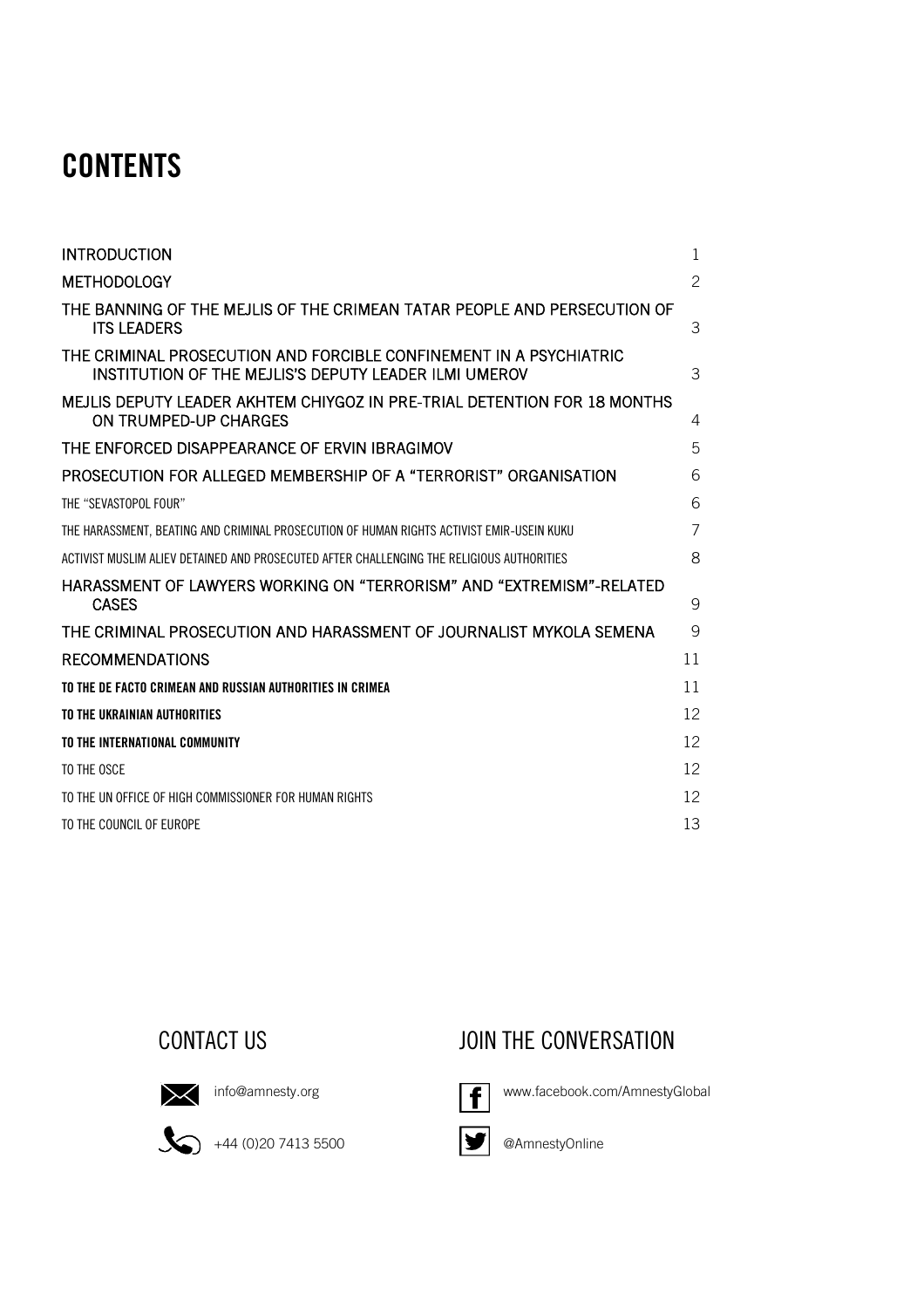### <span id="page-3-0"></span>INTRODUCTION

In the two and a half years that have passed since the occupation and annexation of Crimea by Russia in violation of international law, in February-March 2014, the peninsula has changed beyond recognition. In violation of international humanitarian law, Russia has fully incorporated the peninsula into the Federation and imported its legislation wholesale, including its more repressive elements.

The annexation of Crimea was presented in Moscow and proclaimed in Crimea as the righting of a historical wrong, indeed, a return to the natural order of things. It has certainly been hugely popular in Russia and was backed by a great many in the peninsula itself. Just how many it is impossible to say: it is difficult to take the results of the "referendum" held shortly after the occupation at face value given the intensity of the repression of opposing voices. Almost two years on, there has been no let up on the part of local and national authorities, for whom the incorporation of the peninsula into the Russian Federation is not enough: they demand complete submission to this brute fact, characterizing – and prosecuting - those who oppose it as extremists and terrorists.

As the most organized focus of opposition, Crimean Tatars have borne the brunt of this repression. Their principle representative structure – the Mejlis – has been banned as an extremist organization; its leaders have been exiled, or face prosecution on a range of trumped up charges. Most other opponents of Crimea's annexation, including pro-Ukrainian activists were harassed into exile or silence by the de facto authorities and their proxies, including paramilitaries from the so-called Crimean Self-Defence, in the weeks before and immediately after the annexation: many were forcibly disappeared.<sup>1</sup> The case of journalist Mykola Semena highlights the perils for those still minded to speak out.

Beyond the prosecution of individual activists that this briefing focuses on, the full weight of Russia's repressive legislation has been employed to severely restrict the freedom of assembly and dramatically reduce media freedoms.

Public protest has been virtually extinguished. Since the annexation of Crimea by Russia, independent political, cultural and other events have been disallowed by the local de facto authorities in Crimea. This has affected everything from street protests, to traditional commemorative and cultural events held by Crimean Tatars and gatherings to celebrate Ukrainian culture. There have been rare exceptions when such gatherings have been allowed, but this has typically been in remote locations and under very restricted conditions. <sup>2</sup> More recently, public protest in the Crimean capital, Simferopol, has been completely prohibited after the de facto Mayor of the Crimean capital Simferopol issued, on 7 March, a decree banning all mass public, cultural, entertainment and other events except those organized by the authorities.

Prior to the peninsula's occupation and annexation by Russia, the media in Crimea operated largely freely: access to printed and broadcast media critical of the authorities was commonplace. This has been lost. Already in 2014, the de facto authorities requested all media outlets to re-register under Russian law by 1 April 2015. They then arbitrarily refused re-registration to specific media outlets, particularly the leading Crimean Tatar-language ones, many of which submitted applications for re-registration several times, forcing them into exile or closure.<sup>3</sup> At least three TV stations, two news agencies and other independent media outlets have been closed. Those that relocated to the mainland Ukraine, like the popular Crimean Tatar-language ATR TV channel, have since been deprived of the opportunities to report freely from and broadcast to Crimea. As with a number other media outlets, ATR TV was also deprived of the opportunity to broadcast on the peninsula via the internet. Under Russian legislation, which allows the authorities to block access to specific websites without a court order for purported violations of Russia's anti-extremism legislation or calls to "unsanctioned" public assemblies, the channel's website was entered into the so-called Single Register of online resources which "contain information circulation of which is prohibited in the Russian Federation". Internet providers are now obliged to restrict access to its website, and internet users from Crimea have reported that since 3 August 2016, the channel's website is no longer accessible to them. At the same time, the channel's correspondents are unable to operate openly in Crimea. To do so would expose them to the risk of criminal prosecution, under Russian law, in connection with the channel's position that control over the peninsula should to be returned back to Ukraine and its criticism of the Russian authorities.

In parallel with the banning of the Mejlis and the silencing of opposition media, the authorities have targeted prominent individual activists in their efforts to stamp out the last remaining vestiges of opposition to peninsula's annexation. The primary vehicle for this harassment has been criminal prosecution under Russian anti-terrorism and anti-extremism legislation. A growing number of people

<sup>3</sup> For more information see: Amnesty International, "Crimean Tatar media will shut down as arbitrary registration deadline expires", 31 March 2015, available at <https://www.amnesty.org/en/latest/news/2015/03/crimean-tatar-media-will-shut-down-as-arbitrary-registration-deadline-expires/> (accessed 12 December 2016).

<sup>&</sup>lt;sup>1</sup> For more information, see the following Amnesty International publications: *Crimean Tatars: At risk of persecution and harassment in the new Crimea*, 23 May 2014, available a[t https://www.amnesty.org/en/latest/news/2014/05/crimean-tatars-risk-persecution-and-harassment-new-crimea/;](https://www.amnesty.org/en/latest/news/2014/05/crimean-tatars-risk-persecution-and-harassment-new-crimea/) (accessed 12 December 2016) and *Ukraine: One Year On: Violations of the Rights to Freedom of Expression, Assembly and Association in Crimea*, report, 18 March 2015, available at <https://www.amnesty.org/en/documents/EUR50/1129/2015/en/> (accessed 12 December 2016).

<sup>&</sup>lt;sup>2</sup> Once again, the Crimean Tatar community has been particularly affected by these changes. For instance, for years, its members had been holding annual commemorative events throughout Crimea on 18 May. On that date, in 1944, the entire Crimean Tatar population had been deported to remote parts of the USSR, following which its members were not allowed to return to their homeland until the late 1980s. Members of the community were allowed to assemble for the 18 May for the commemoration in 2014 in just one, remote, location, and in the presence of heave law enforcement force. However, no commemorative assemblies were authorised on that date in 2015, and in 2016 members of the community did not even try applying for the permission in the knowledge that they would not be given it.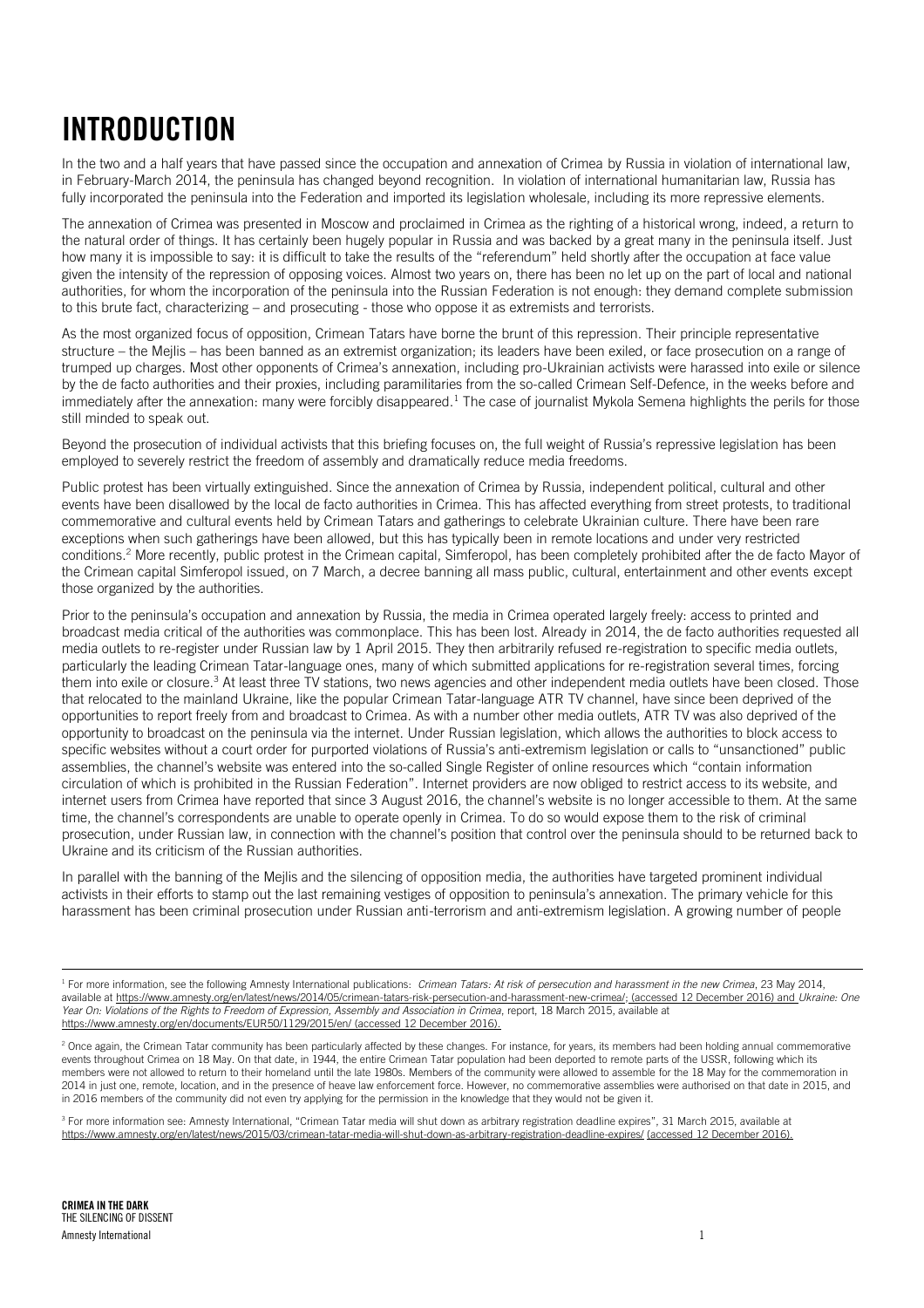faces highly questionable charges of membership of Hizb ut-Tahrir, which is a proscribed organization in Russia. Four of these have been convicted in trials outside Crimea.

No progress has been made in the investigations into the spate of enforced disappearances that followed shortly after the peninsula's annexation, including at least six documented previously by Amnesty International in Crimea (and up to 18 documented by other NGOs).<sup>4</sup> The impunity for these egregious offences has left a lasting legacy. At least one more activist, Crimean Tatar Ervin Ibragimov was forcibly disappeared in 2016.

While few doubt that a majority of residents supported and continue to support the peninsula's incorporation into the Russian Federation, it is equally clear that the move has come at considerable cost to the rights of those who oppose it. By extending restrictive Russian legislation to Crimea, the de facto authorities have significantly curbed the freedoms of assembly, association and expression and prosecuted many individuals in proceedings that have blatantly violated fair trial standards.

However the matter is perceived and presented in Moscow, the fact remains that under international law Russia is an occupying power and has clear obligations as such. This means that the authorities cannot make permanent changes to the legal regime in Crimea. According to both Article 43 of the Hague Regulations and Article 64 of the Fourth Geneva Convention of 1949 Russia, as the occupying power, must as a rule, respect the penal legislation that was in force when they occupied the territory. Although Russia can make discrete changes to the applicable law to ensure "the security of the occupying power" and may also promulgate "penal provisions for its own protection" it cannot completely replace the law in force with its own domestic law or change the law, "merely to make it accord with their own legal conceptions."<sup>5</sup> To the extent that Russia replaced in its entirety the penal laws of Ukraine with the laws of Russia it has violated international humanitarian law. In any case, according to Article 76 of the Fourth Geneva Convention of 1949 the occupying power cannot transfer prisoners outside of the occupied territory. Thus all civilians arrested in Crimea must be tried within the territory and cannot lawfully be transferred to Russia. The obligations on Russia to respect the rights guaranteed in the European Convention on Human Rights, in any case remain untouched, even if they are clearly not being observed.

### <span id="page-4-0"></span>METHODOLOGY

Amnesty International researchers conducted over 50 interviews in Crimea and in Kyiv for the purposes of compiling this briefing. Amnesty International's delegates visited the peninsula at the end of September 2016 and traveled to Alushta, Bakchisaray, Bylohyrsk, Simferopol, Sevastopol, Koreiz and Yalta. There, the delegates collected testimonies and photographic evidence pointing to multiple human rights violations which particularly target the most active members of the Crimean Tatar community associated with opposition to the Russian occupation and annexation of Crimea. Representatives of Amnesty International spoke with victims or their relatives, lawyers, local Crimean Tatar activists and journalists. The identity of most of the interviewees has not been revealed on account of the very real risk of reprisals they face. Amnesty International also requested meetings with representatives of the de facto authorities. However, these requests were not granted. In particular, the de facto Prosecutor's Office did not reply to Amnesty International's letter, while representatives of the de facto Ombudsperson of Crimea told the organization that she was travelling and could not receive them, and did not suggest anyone in her stead.

<sup>4</sup> After the annexation by Russia of Ukraine's Crimea in March 2014, Amnesty International has documented a rising number of human rights violations by the *de facto* authorities. In March 2015, the organisation published the report *Ukraine: One Year on: Violations of the rights to freedom of expression, assembly and association in Crimea* (AI Index: EUR 50/1129/2015, available at https://www.amnesty.org/download/Documents/EUR5011292015ENGLISH.pdf), which offered a detailed overview of its concerns, including several cases of enforced disappearances. For more information on enforced disappearances in Crimea, see also Amnesty International, "Crimea: One year on from annexation; critics harassed, attacked and silenced", 18 March 2015, available at [https://www.amnesty.org/en/latest/news/2015/03/crimea-annexation-critics-attacked-and](https://www.amnesty.org/en/latest/news/2015/03/crimea-annexation-critics-attacked-and-silenced/)[silenced/](https://www.amnesty.org/en/latest/news/2015/03/crimea-annexation-critics-attacked-and-silenced/) (accessed 12 December 2016).

<sup>&</sup>lt;sup>5</sup> See also the ICRC commentary of 1958 on Convention (IV) relative to the Protection of Civilian Persons in Time of War. Geneva, 12 August 1949.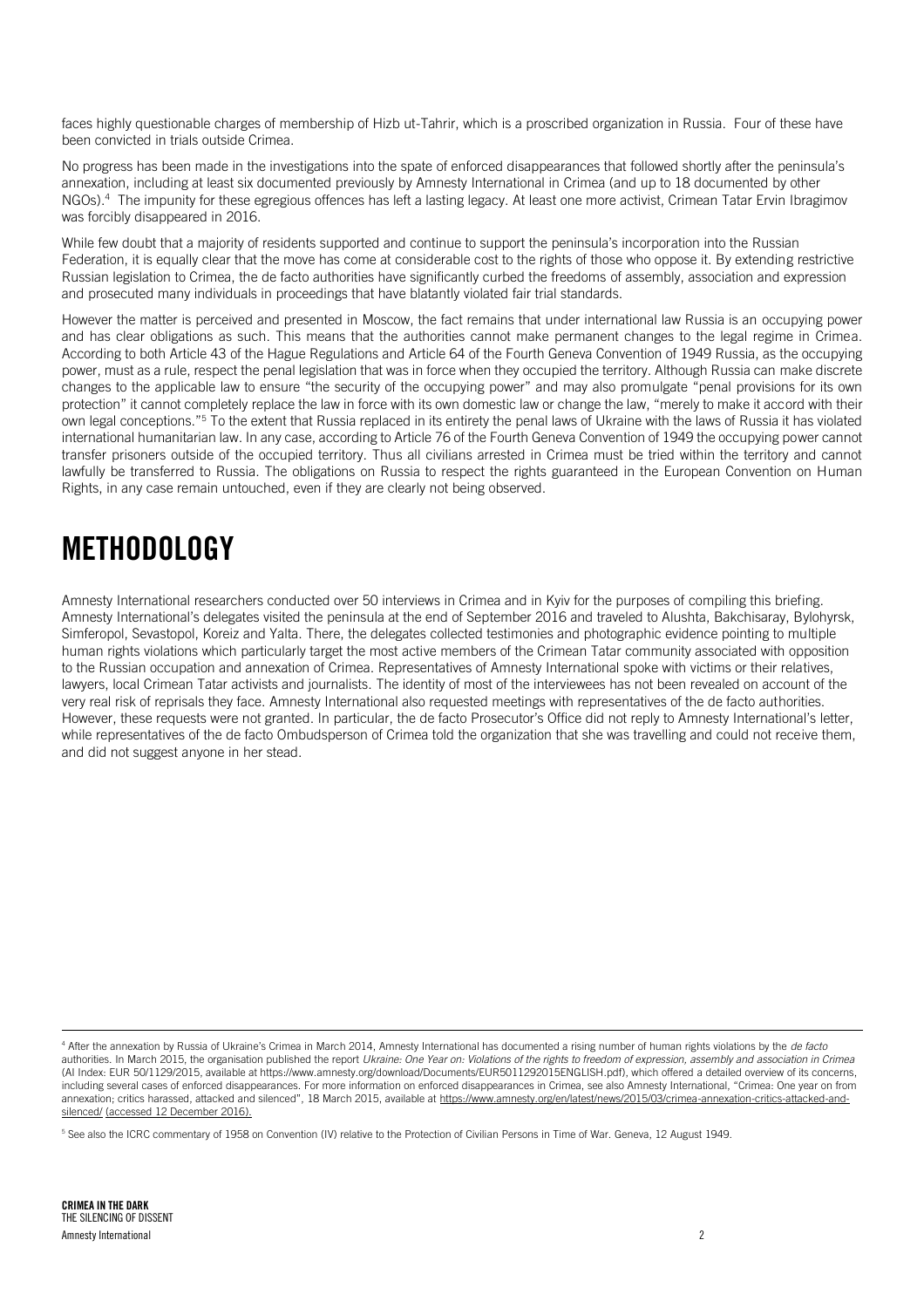### <span id="page-5-0"></span>THE BANNING OF THE MEJLIS OF THE CRIMEAN TATAR PEOPLE AND PERSECUTION OF ITS LEADERS

The Mejlis of the Crimean Tatar People (hereafter, the Mejlis) is a body elected at an informal all-Crimean Tatar assembly, Kurultai, to represent the community vis-à-vis the local and central authorities. Mejlis members and particularly its current and former leaders, have been subjected to harassment, forcible exile and criminal prosecution, while the body itself was promptly deprived of its offices, formally warned not to engage in "extremist" activities (criticism of the new political realities on the peninsula), and more recently declared an illegal "extremist" organisation. Several activists associated with the Mejlis are currently facing persecution. Their cases are documented below.

On 15 February 2016, the de facto Prosecutor of Crimea initiated a case against the Mejlis alleging that it was an "extremist" organization on the basis of its leaders' non-violent defiance of the Russian occupation and annexation of Crimea. Prior to this, the Mejlis' leader Refat Chubarov had been forcibly exiled from Crimea, as was his predecessor, Mustafa Dzhemiliev, a Crimean Tatar veteran human rights activist and informal leader, and another vocal opponent of the occupation. The Mejlis had earlier been forced out of its building in the capital Simferopol after a court ruled that the building's owner, the charitable Foundation Crimea, had no right to rent it out, and ordered the historic building to be vacated, and then seized the property on account of the owner's failing to evict its tenants.

On 17 March, the Supreme Court of Crimea began hearing the case brought against the Mejlis by the de facto Prosecutor's Office alleging that it was an "extremist" organization. The prosecution relied principally on statements made by the exiled Mejlis' leader, Refat Chubarov, who has refused to recognize the legality of the Russian annexation of Crimea, called for an economic and energy blockade of the peninsula from the mainland Ukraine, and repeatedly called for the control of the peninsula to be returned to Ukraine.<sup>6</sup> The case was concluded on 26 April resulting in the Mejlis's final closure and banning. However, already on 13 April the de facto Prosecutor of Crimea ruled to suspend the Mejlis's activities while on 18 April the Russian Ministry of Justice included it in the official register of "extremist organisations". The listing of the Mejlis as an "extremist organization" meant that its members and supporters from local organisations across Crimea were open to criminal prosecution as "extremists". Meanwhile, the two remaining in Crimea deputy leaders of the Mejlis, Akhtem Chiygoz and Ilmi Umerov, are facing prosecution on trumped up charges.

### <span id="page-5-1"></span>THE CRIMINAL PROSECUTION AND FORCIBLE CONFINEMENT IN A PSYCHIATRIC INSTITUTION OF THE MEJLIS'S DEPUTY LEADER ILMI **UMEROV**

"In Russia, complete loyalty is obligatory. We are the only people who are not demonstrating it to the authorities. They don't want us to love them, they want us to fear them,"

Crimean Tatar activist Ilmi Umerov, in an interview with Amnesty International, 28 September 2016

Following the forcible exile of the Mejlis's former and current leaders, Mustafa Dzhemiliev and Refat Chubarov, the attention of the Russian and Crimean authorities turned to its deputy leaders. One of them, prominent Crimean activist Ilmi Umerov, became the target of harassment by the security services and was charged under the Russian anti-extremism legislation.

Born in Uzbekistan to Crimean Tatar parents – both of them victims of the 1944 deportation – Ilmi Umerov returned to the peninsula after the ban on the Crimean Tatars' return was lifted in the late 1980s, and became a prominent member of the community and a local politician. At the beginning of the Russian occupation and annexation of the peninsula, he was serving as the Head of the Bakhchisaray District administration. He resigned in protest in August 2014. Ilmi Umerov has remained an outspoken critic of the annexation and peacefully advocates for the return of Crimea to Ukrainian control.

On 19 March 2016, Umerov gave a TV interview in the Crimean Tatar language, in which he insisted that Russia should be "forced to leave Crimea, Donetsk and Luhansk" (the latter two are cities in eastern Ukraine controlled by pro-Russian armed groups). On 12 May, at around 4 pm, two officials from the Russian Federal Security Service (FSB) and a local police officer showed up at Umerov's house in Bakhchisaray and took him to the FSB headquarters in the Crimean capital Simferopol for questioning. During questioning, he was

<sup>&</sup>lt;sup>6</sup> Amnesty International, "Crimea: Proposed closure of the Mejlis marks culmination of repressive measures against the Crimean Tatar community"; available at <https://www.amnesty.org/en/documents/eur50/3655/2016/en/> (accessed 12 December 2016).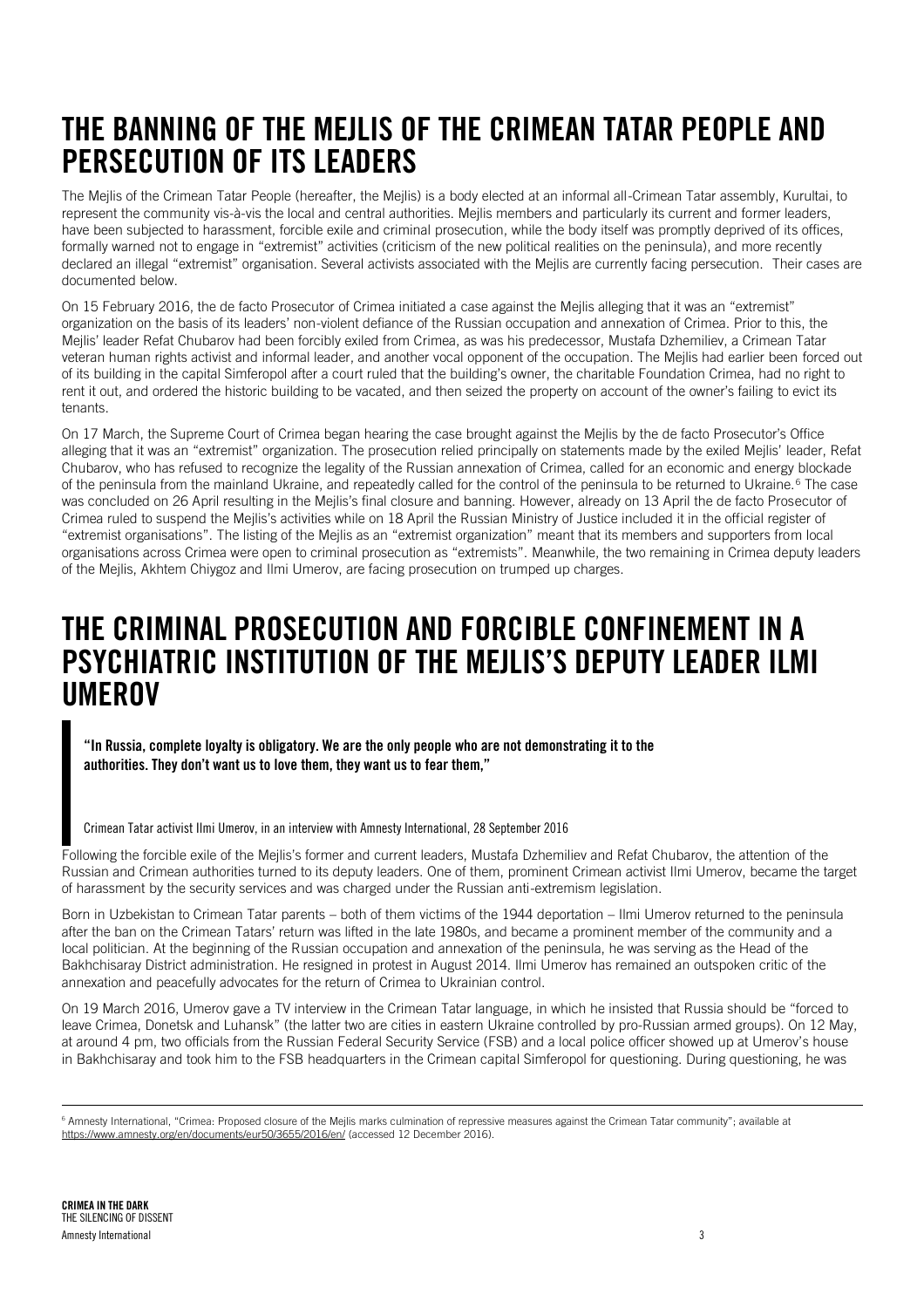informed that he was being investigated as a criminal suspect under Article 280.1 of the Russian Criminal Code for "threatening the territorial sovereignty of the Russian Federation."7

In the following months, Umerov was summoned twice more by the FSB for interrogation, but refused to testify against himself and chose not to answer any questions. The Kievskiy District Court in Simferopol placed Umerov under travel restrictions, forbidding him to leave Crimea. Meanwhile, a translated recording of his interview was referred by the investigators for a "linguistic examination" to determine whether his words constituted "extremism". Umerov and his lawyers have not seen the translation and worry that it might have changed Umerov's original statements in the Crimean Tatar language.

The FSB also made an application to the court for Ilmi Umerov to undergo a forcible psychiatric examination to assess his mental health. Umerov's lawyers contested the FSB's application. On 11 August, during the hearing on the FSB's request about the psychiatric examination in the Kievskiy District Court in Simferopol, Umerov – who suffers from a number of health conditions, including cardiovascular problems, diabetes and Parkinson's disease – developed high blood pressure and had to be hospitalised. The judge approved the FSB's request in Umerov's absence.

"On 18 August, as I was lying in bed, FSB agents came to the hospital and transferred me to the Psychiatric Hospital number 1 in Simferopol for the forced psychiatric examination", Ilmi Umerov told Amnesty International. This was done before his appeal could be heard, in violation of Russian law.<sup>8</sup>

On the first day of Umerov's stay at the psychiatric hospital, he was immediately placed in a "special regime ward" (isolation ward) for patients with severe psychiatric conditions, and on that basis denied a meeting with his lawyers and family. Following mounting international pressure for his release, on the next day, 19 August, Umerov was granted twice-daily visits by family members. He spent a total of three weeks inside the psychiatric institution before his release on 7 September. His "examination" during his 21 day-long forcible confinement consisted of three interviews by the psychiatric staff. Before Umerov's release, a medical commission concluded that he had no mental conditions that should affect his criminal prosecution.

"I call these three weeks 'one big torture'. It was very hard to be in contact with patients with actual psychiatric problems. They were constantly trying to talk to me, pull my clothes, screamed. Some of them were always in the toilet, which had no door and was very filthy. There was no privacy at all", Umerov told Amnesty International.

After his release from the psychiatric institution, the FSB summoned Umerov for further interrogation at least three more times, while also continuing his secret surveillance and harassment. Thus all the fellow Mejlis members he invited to tea on 25 September were subsequently summoned for questioning by the FSB. On 28 September, Umerov was found in violation of Article 20.28 of the Code of Administrative Offences of the Russian Federation ("Organization of activities of a public or religious association in respect of which a decision has been taken to suspend its activities") and ordered to pay a 750 rouble fine (about US\$ 11) for organising the meeting. Three of his guests were similarly fined for "participating in the activities" of the banned Crimean Tatar Mejlis.

At the time of writing, the criminal investigation into Umerov's "extremism" case is ongoing. On 2 November, the FSB informed him that he was regarded psychologically stable and that the linguistic expertise had shown that his statements had been "extremist".

### <span id="page-6-0"></span>MEJLIS DEPUTY LEADER AKHTEM CHIYGOZ IN PRE-TRIAL DETENTION FOR 18 MONTHS ON TRUMPED-UP CHARGES

After the forcible exile of the Mejlis's leader Refat Chubarov in July 2014,<sup>9</sup> the Deputy Chairman Akhtem Chiygoz emerged as its most senior member still residing in Crimea. He in turn was arrested on 29 January 2015 after the de facto authorities accused him of having organised "mass disturbances" on 26 February 2014 under Article 212 of the Criminal Code of the Russian Federation, which carries a penalty of up to 15 years in prison.

On 26 February 2014, pro-Ukrainian and pro-Russian supporters assembled simultaneously in front of the Supreme Council of the Autonomous Republic of Crimea (the local parliament). Tensions were running high. The police had withdrawn from the streets. At some point skirmishes between pro-Ukrainian and pro-Russian supporters erupted, but these were confined to the area where the two opposing crowds met, and both crowds remained for the most part peaceful. According to the existing media footage and eyewitness accounts, Akhtem Chiygoz was one of those who tried to calm the two crowds and keep them apart in order to prevent violence. All

<sup>7</sup> Amnesty International interview with Ilmi Umerov in Bakchisaray, Crimea, 28 September 2016.

<sup>&</sup>lt;sup>8</sup> Amnesty International considered Ilmi Umerov a prisoner of conscience during his forcible confinement to inside the psychiatric institution, intended as reprisal for his political activism, and called for his immediate and unconditional release and termination of all criminal proceedings against him. For more information, see Amnesty International, "Activist Forcibly Detained in Psychiatric Hospital", Urgent Action, 6 September 2016, available at <https://www.amnesty.org/download/Documents/EUR5047762016ENGLISH.pdf> (accessed 12 December 2016).

<sup>9</sup> After participating in a Mejlis meeting on 5 July 2014, which was held in mainland Ukraine for security reasons, Refat Chubarov was denied re-entry into Crimea on the *de facto* Russian border post. The Prosecutor of Crimea at the time, Nataliya Poklonskaya, published her decision banning Refat Chubarov from "entering the Russian Federation" for five years.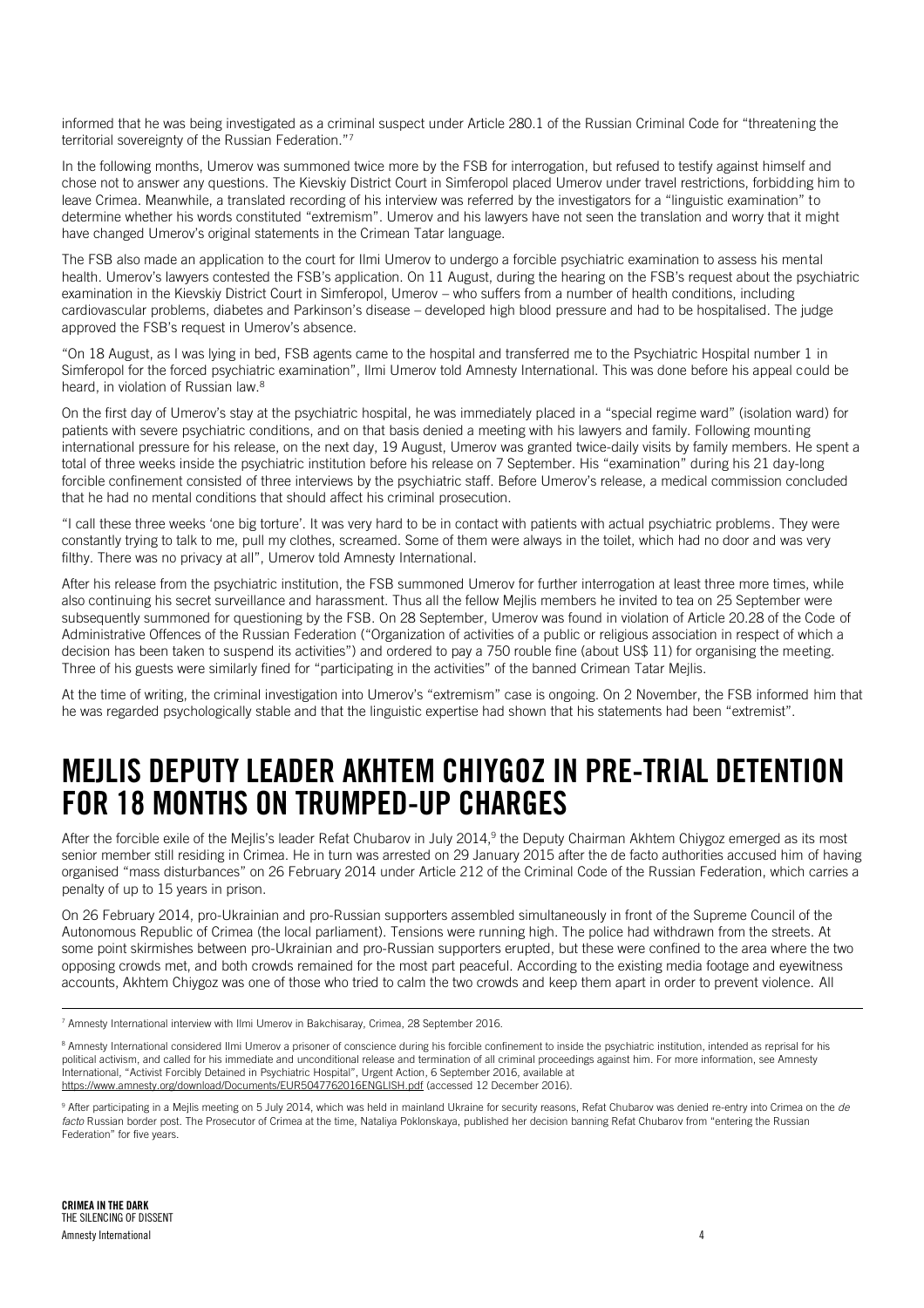available evidence from that day suggests that there were no "mass disturbances", and certainly not in the sense defined in Article 212 of the Russian Criminal Code under which he has been indicted ("mass disturbances accompanied by violence, pogroms, arson attacks, destruction of property, use of arms, explosives, poisonous of other substances and objects that pose danger for those around, as well as armed resistance to a representative of the authority").

The first court hearing in the case against Akhtem Chiygoz took place on 2 August 2016 in Simferopol after he had already spent more than 15 months in pre-trial detention. The trial judge accepted the prosecution's request that Akhtem Chiygoz only be allowed to participate in his trial via video-link – from the Simferopol pre-trial detention center less than 500 meters away from the court house. Akhtem Chiygoz's defense challenged this arrangement, but their application was declined. According to Akhtem Chiygoz's lawyer, the judge ruled, on procedural grounds, that because the decision to use video conferencing had been made during the pre-trial phase of the investigation it could only be appealed after the court delivers its verdict.<sup>10</sup>

Amnesty International attended a court hearing on 27 September 2016, at which Akhtem Chiygoz was, as usual, present only via Skype. He could not hear everything that was said in court, and the trial had to be interrupted several times because of the bad quality of the internet connection. At one point, the hearing was interrupted because another Crimean court tried to dial in at the Skype address used by the pre-trial detention center where Akhtem Chiygoz was held. Because of the video link, at no point during the hearing was Akhtem Chiygoz able to consult his lawyer in private.

"They have decided to isolate me because of my protests. I would like to be present [in the court room] because here I can't hear half of the questions", Akhtem Chiygoz told Amnesty International delegates via the video link during a break.

The two prosecution witnesses who were questioned in court that day confirmed their presence at the demonstration in Simferopol near the Supreme Council building on 26 February 2014. However, neither of them had seen Akhtem Chiygoz or could provide any details on how the events described as mass disturbances had started. One of them told the court that he did not possess any information about Akhtem Chiygoz's "criminal plan" to organise mass disturbances (one of the allegations against Chiygoz as stated in his indictment and cited in court). The other witness, who had suffered minor injuries and bruising following the clashes, told the court that Refat Chubarov, the leader of the pro-Ukrainian demonstration on 26 February 2014, and Sergey Aksionov, the leader of the pro-Russian demonstration, were addressing their supporters via loud speakers calling for calm. He, like the first witness, had not seen Akhtem Chiygoz on that day either.

According to Akhtem Chiygoz's lawyer the witnesses' testimonies heard in court on that day were similar to numerous others. At the time of writing, none of the more than 60 prosecution witnesses called has confirmed seeing Akhtem Chiygoz near the Supreme Council on 26 February 2014 or has been able to describe his role in the "mass disturbances" on that day.

"They [the Russian authorities] are trying to scare all of our people. I'm being prosecuted only because of my political activism and refusing to support them. This is a sham trial", Akhtem Chiygoz told Amnesty International.

There are also five secret witnesses in the case against Akhtem Chiygoz whose testimonies have not been heard in court yet at the time of writing. His defence team are concerned that their testimonies may be entirely fabricated and yet impossible to challenge as such. The use of secret witnesses and undisclosed evidence in this case is a direct violation of the right to a fair trial. The trial is ongoing.

Amnesty International believes that Akhtem Chiygoz is a prisoner of conscience detained and prosecuted solely in connection with his peaceful political activism and his opposition to the Russian occupation and annexation of Crimea. He should be released immediately and unconditionally, and all charges against him must be dropped.

### <span id="page-7-0"></span>THE ENFORCED DISAPPEARANCE OF ERVIN IBRAGIMOV

Crimean Tatar activist Ervin Ibragimov is a former member of the local Bakhchysarai Town Council and a member of the World Congress of Crimean Tatars, an international organisation aimed at promoting the rights of Crimean Tatars and their cultural heritage which was set up after the peninsula's annexation by Russia in 2014. He first became aware of covert surveillance of his activities in May 2016. Ervin Ibragimov told his friends that on 17 May he noticed a car waiting outside his house, which later followed him during the day.

Ervin Ibragimov last spoke to his father on the phone at around 11 pm on 24 May. His father later found his car abandoned outside their home, in Bakchisaray, central Crimea, with the doors open and the key left in the ignition. CCTV footage from a camera at a nearby shop shows a group of men stopping Ervin Ibragimov's car. He is seen briefly speaking to the men before trying to escape. The men are seen apprehending and forcing him into their van and immediately driving away.

On 25 May, Ervin Ibragimov's father went to the offices of the FSB in Simferopol to file a complaint and provide the CCTV footage. FSB officers refused to register the complaint and told him to send it by post. The police in Bakhchysarai opened an investigation into the incident and inspected the car. However, at the time of writing, the investigation has not yielded any tangible results.

<sup>&</sup>lt;sup>10</sup> Amnesty International's interview with lawyer Nikolay Polozov in Simferopol, Crimea on 27 September 2016.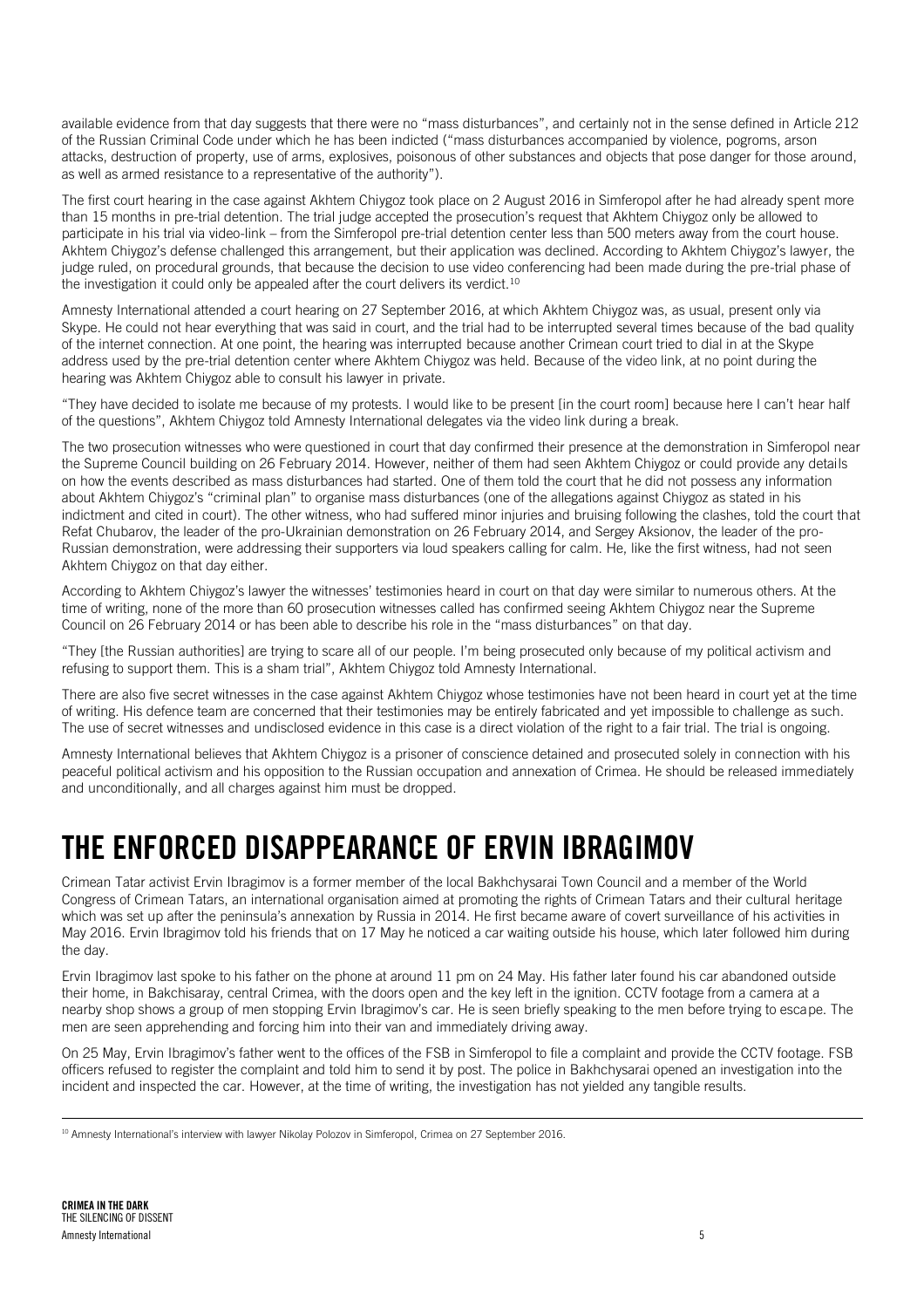### <span id="page-8-0"></span>PROSECUTION FOR ALLEGED MEMBERSHIP OF A "TERRORIST" **ORGANISATION**

After the annexation of Crimea, Russia has extended its own laws over the occupied peninsula, in violation of its international obligations as an occupying power. Russian anti-extremism legislation, which is often used to target government critics in Russia, in particular the Law on Combating Extremist Activities, has been used in conjunction with anti-terrorism legislation to bring specious charges against a range of individuals.

Furthermore, hearings into cases concerning "terrorism" charges are reserved only for military courts in Russia. The nearest such court is the North Caucasus Military District Court in Rostov-on-Don in Russia. Putting defendants from Crimea on trial in a military court outside Crimea is a direct violation of the international humanitarian law governing occupation.

At the time of writing, at least 19 individuals have been arrested on charges of being members of Hizb ut-Tahrir.<sup>11</sup> Four were convicted in Rostov on Don in September 2016, in a deeply flawed trial. Amnesty International was able to examine the cases of two further individuals, Emir-Usein Kuku and Muslim Aliev, who were arrested on 11 February 2016 and remain in pre-trial detention: their cases reveal a pattern of harassment and, especially in the case of Emir-Usein Kuku, a paucity of disclosed evidence of criminal wrongdoing. <sup>12</sup> Amnesty International was unable to establish contact relatives and lawyers of the remaining suspects during its mission to Crimea and is therefore not in a position to express a view on the probity of the charges against them, though the broader pattern of abuses inevitably casts its shadow on all these cases.

In all these cases, the charges of Hiz ut-Tahrir membership either appear manifestly unfounded or there are serious doubts regarding the probity of the respective charges, raising serious fair trial concerns.

#### <span id="page-8-1"></span>THE "SEVASTOPOL FOUR"

Four men have already been put on trial in Rostov-on-Don in Russia and convicted of membership of Hizb ut-Tahrir, and received prison sentences of between five and seven years, while 15 others are currently in pre-trial detention in Crimea while their cases are being investigated.

On 7 September 2016, the North Caucasus Military District Court found Ruslan Zeitullaev, Rustem Vaitov, Nuri Primov and Ferat Saitullaev guilty of membership of a Hizb ut-Tahrir cell in Sevastopol. Ruslan Zeitullaev was sentenced to seven years in prison for being the "organiser" of the cell, and the three other men received a five-year sentence each.

Numerous fair trial concerns arose in connection with their trial. In particular, during the court hearings, several prosecution witnesses retracted their statements given before the trial. One man, a shepherd from Sevastopol, told the court that during his questioning the investigating FSB officer had warned him that if he did not sign the paper in front of him he would end up in jail with the other four. Others cited similar forms of pressure on them during the investigation when they retracted their statements in court.

According to one of the defence lawyers in the case against the four men, only one piece of evidence could in principle be considered as supporting the prosecution's claim that the four men were members of Hizb ut-Tahrir: an audio and video surveillance tape which recorded a conversation between the four men in an acquaintance's house when they were discussing religious topics. Only 10 minutes of the 90 minute-long conversation recording were played in court, followed by the testimony of a secret witness delivered over a video link who, unlike most or all of the prosecution witnesses who appeared in court in person, reiterated his earlier statement in front of the judge and the defendants.<sup>13</sup>

The prosecution appealed the sentence and requested a longer jail term for Ruslan Zeitullaev, while the lawyers of the four men appealed the conviction. At the time of writing, an appeal hearing is still pending.

 $11$  Hizb ut-Tahrir was recognized a terrorist organisation by the Supreme Court of the Russian Federation on 4 February 2003. The Court's decision stated:

"Islamic Revival Party" ("Hiz ut-Tahrir") [is] an organisation that aims to eliminate non-Islamic governments and establish Islamic rule worldwide by reinstating the "World Islamic Caliphate", initially in regions with a predominantly Muslim population, including Russia and the CIS countries.

The main forms of [its] activities: militant Islamic propaganda combined with intolerance to other religions; active recruitment of supporters, intentional activity to achieve division of the society (primarily propaganda with powerful financial backing). (Quoted i[n http://www.kavkaz-uzel.eu/articles/234923/\)](http://www.kavkaz-uzel.eu/articles/234923/).

<sup>12</sup> On 11 February 2016, the Russian security service arrested officials Enver Bekirov and Vadim Siruk as part of the same case as Emir-Usein Kuku and Muslim Aliev, and charged them with membership in the same Hizb ut-Tahrir "cell". Nine other men were arrested in April, May and October in different parts of Crimea and accused, in separate cases, of membership of Hizb ut-Tahrir. Refat Alimov and Arsen Dzhepparov were arrested on 18 April in Krasnokamenka, a suburb of Yalta, Southern Crimea. Four others - Zevri Abseitov, Remzi Memetov, Rustem Abiltarov and Enver Mamutov – were arrested on 12 May in Bakchisaray. Finally, Timur and Uzeir Abdullaevs, Rustem Ismailov, Ayder Saledinov and Emil Dzhemadenov were arrested on 12 October 2016 in Kamenka and Stroganovka, villages in Central and Northern Crimea. All of these nine men were on remand and awaiting trial at the time of writing.

<sup>13</sup> Amnesty International's interview with lawyer Emil Kurbetdinov in Simferopol, Crimea on 30 September 2016.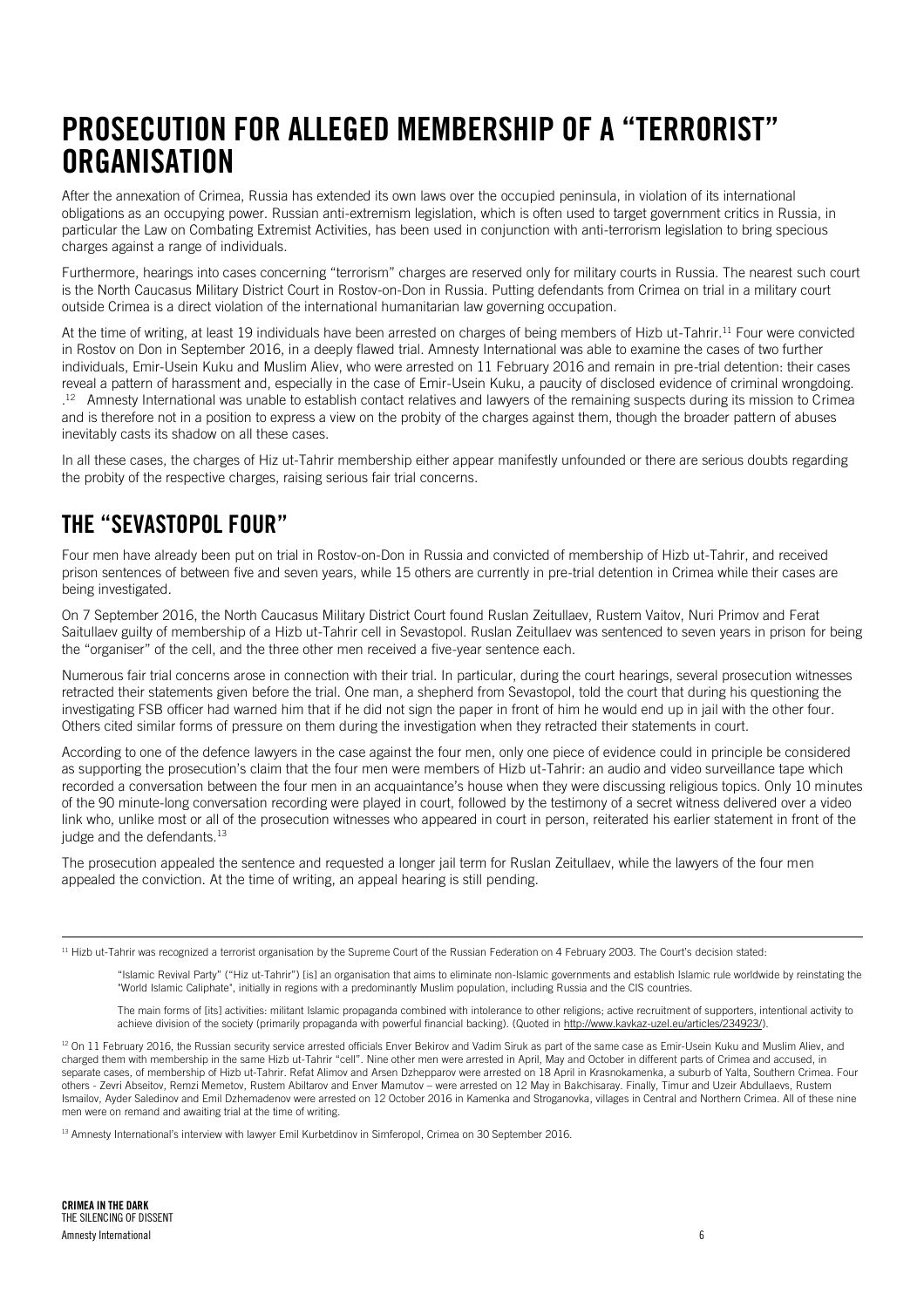#### <span id="page-9-0"></span>THE HARASSMENT, BEATING AND CRIMINAL PROSECUTION OF HUMAN RIGHTS ACTIVIST EMIR-USEIN KUKU

Emir-Usein Kuku has been detained on remand since February 2016 on highly dubious charges of membership of a terrorist organization, namely Hizb-ut Tahrir (Article 205.5 of the Russian Criminal Code). He was a local civil servant in Yalta and Koreiz administrations at the time of the beginning of the Russian occupation and annexation of Crimea, and is a well-known member of the local Crimean Tatar community. His trial has not yet begun.

Emir-Usein first told his wife Meriem Kuku that an FSB operative had visited him at work in July 2014 and tried to convince him to become an FSB informant. In the months that followed, the FSB officer reiterated his "offer" of "cooperation" at least three more times. Emir-Usein's wife, Meriem Kuku, was also approached once by the same FSB officer in autumn 2014, outside the school attended by their children while waiting to collect them, but she refused to talk to him.<sup>14</sup>

Following the wave of enforced disappearances of Crimean Tatars, in October 2014 Emir-Usein Kuku decided to join the newly established Crimean Human Rights Contact Group. It was created by the relatives of missing persons with the purpose of engaging with the authorities and monitoring the progress of the official investigations. As part of this initiative, Emir-Usein Kuku often travelled to document new cases of disappearances. He also participated in public meetings of the Contact Group.

On 20 April 2015, at around 8 am, Emir-Usein Kuku was walking towards the bus stop near his house on his way to work. At the time, according to eyewitnesses, two men in civilian clothing were waiting for Kuku in a Gazel minibus on a street near his home. The Gazel's bonnet was open but the two men were sitting inside. Emir-Usein Kuku found this suspicious and turned towards a busy petrol station. The men came rushing out of the minibus, chased Emir-Usein Kuku, threw him on the ground and started kicking him in the head and torso. When he asked who they were, the men said: "Wait, you'll see our identity soon". A large crowd of witnesses gathered around the two men as they were beating him. Two more men with masks and automatic rifles came out of the minibus and the people beating Emir-Usein Kuku pointed at them, saying: "See, this is our identity". Together, the four men forced Emir-Usein Kuku into the minibus and drove to the FSB station in Yalta.

About an hour later Kuku was returned to his home, again in a Gazel minibus. Eight more men with masks and automatic rifles came out with him and followed him to his door. He was limping. Another minibus with at least a dozen more masked men with automatic rifles also arrived, and the men took positions around Emir-Usein Kuku's house. The only man without a mask was the FSB officer who, according to Emir-Usein Kuku, had repeatedly tried to recruit him as an informant. He produced a search warrant. While officers were searching his house, the FSB officer started questioning Emir-Usein Kuku about his "extremist" activities on social media and enquiring what kind of websites he visited. Meriem Kuku overheard the FSB officer promising to her husband that he would "put [him] in jail for Hizb ut-Tahrir". The search was brief, according to Meriem Kuku, and the FSB seized their two computers, several books and Emir-Usein's mobile phone but did not arrest him then.

On the next day, Emir-Usein Kuku visited a doctor and got a medical record of his injuries. He was advised that he required hospitalisation, but refused to be admitted to the hospital and went to the local police station to complain about his beating. On 1 May 2015, Emir-Usein Kuku learned that the local police refused to open a criminal investigation into his allegations citing the "absence of the elements of a crime" as the reason. Three months later, in August 2015, he was called in by the Military Investigative Committee in Yalta and informed that the FSB had opened a criminal case against him about him having assaulted two of their officers on 20 April.

On 3 December 2015, the Investigative Committee in Yalta called Emir-Usein Kuku and informed him that he was under criminal investigation for posting extremist material on his social media accounts. During his interrogation, the investigator asked about 42 online items that Kuku had posted on the social media, including his posts about the Mejlis and its leaders.

On 11 February 2016, around 6.45 am, Emir-Usein and Meriem Kuku were woken by the noise of the door to their house being knocked down. Two masked men with automatic rifles, two civilian men attending as witnesses, and five investigators entered their house. The investigators introduced themselves as FSB officers and produced a search warrant.

After about five hours of very thorough and intrusive searching, the men took away Emir-Usein Kuku and seized one computer, two mobile phones and one tablet. One of the FSB officers told Meriem Kuku: "Your husband brought this upon himself and you'll go bonkers in the evening". Later in the day, Emir-Usein Kuku was officially named a criminal suspect accused of being a member of Hizb ut-Tahrir and put in pre-trial detention, where he remains at the time of writing.

Emir-Usein Kuku has denied membership of this organisation. As a public figure in his community, he is not known to have had any links to Hizb ut-Tahrir, nor does he have a history of activities likely to make him a member. According to his lawyer, the only substantive piece of evidence that could possibly link Kuku to Hizb ut-Tahrir is a wiretapped conversation between him, Muslim Aliev (see below) and two other men on 5 October 2015. According to his lawyer, he could remember the conversation, during their private meeting, which concerned politics and the general situation in Crimea. There is an official FSB surveillance record about this conversation in Kuku's case file. However, his lawyer has been denied access to the transcript of the conversation, which is classified, undermining Emir-Usein's ability to challenge his ongoing detention on remand.

<sup>&</sup>lt;sup>14</sup> Amnesty International's interview with Meriem Kuku on 29 September 2016 in Koreiz, southern Crimea.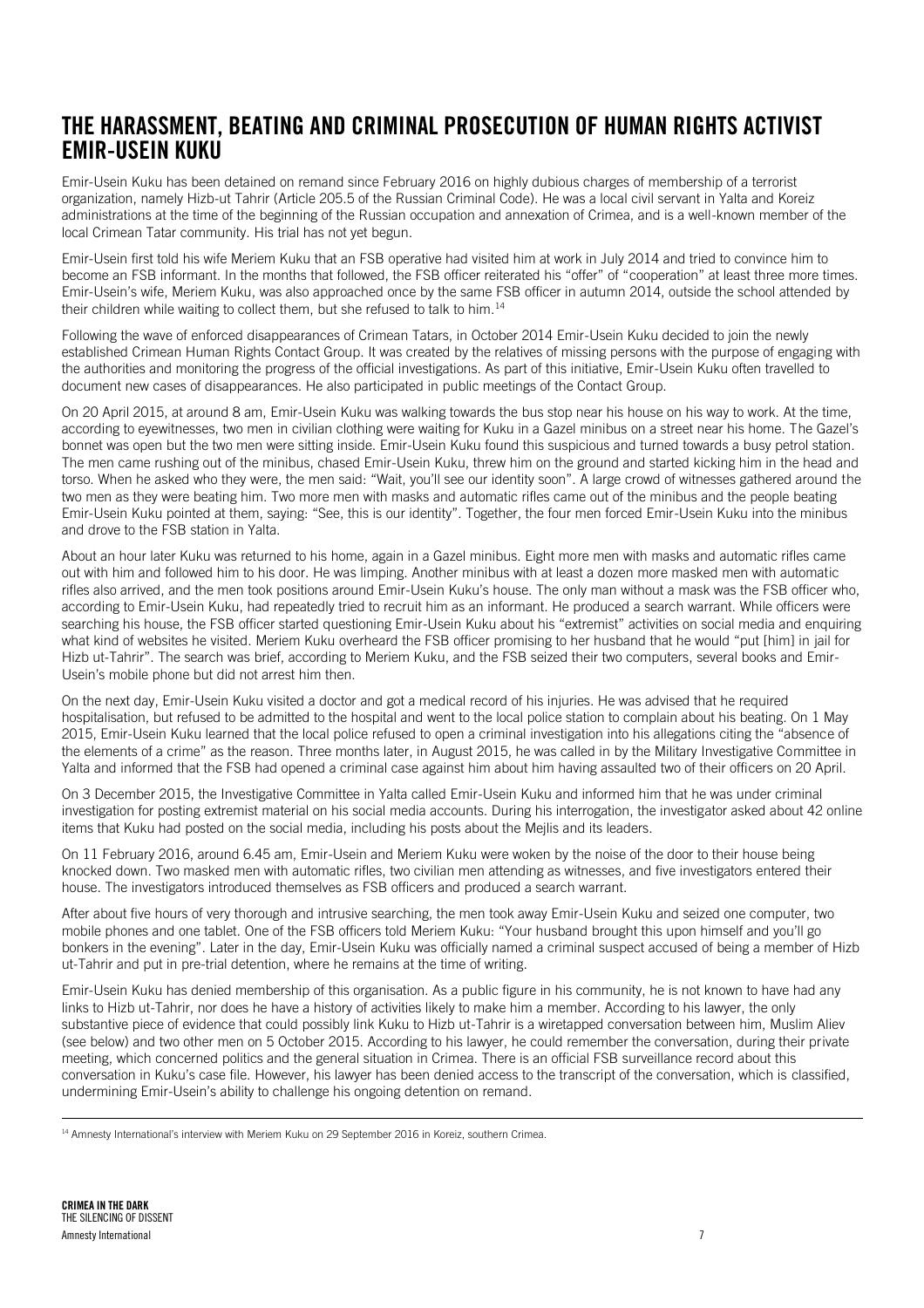Like Akhtem Chiygoz, Emir-Usein Kuku is unable to attend his remand hearings other than via video link (these have to happen regularly to extend his pre-trial detention). The connection quality is poor, and Emir-Usein Kuku cannot hear properly what is going on inside the courtroom. It has also prevented him from seeing his family, who are not able to visit him in pre-trial detention center in which he is being held.

While he has been in pre-trial detention, Emir-Usein Kuku has been visited at least twice by the same FSB officer who tried to recruit him as a secret informant, who repeated his demands - which Emir-Usein again refused.

Emir-Usein Kuku's family has continued to face harassment since his arrest. On 2 March 2016, around 3.20 pm, an unknown man approached Emir Usein's nine year-old son Bekir near his school while he was waiting for his aunt to pick him up. The man told the boy that he "worked for the FSB" and that his father "did a bad thing and will rot in jail for 10 to 12 years". Scared, the boy told his mother and with the help of Emir-Usein's lawyer, the family filed a complaint with the local police about this incident. No progress has been made in the investigation into the incident – which has since been turned against Emir-Usein himself.

On 26 September 2016, the local inspector for juvenile cases (*inspektor politsii po delam nesovershennoletnikh*) in Koreiz phoned Meriem Kuku. She informed her that, following a request from the Investigative Committee, she was looking into why Emir-Usein was unable to protect his son from harassment by a stranger. When Meriem told the inspector that she should talk to their lawyer first, the inspector insisted that she wanted to meet Bekir on his own and question him about his father. After Meriem refused, the inspector went to Bekir's school and spoke to his teachers. Meriem Kuku fears that these enquiries may have been initiated by the de facto authorities with the intention of stripping her and Emir-Usein of the custody over their son Bekir.

Amnesty International considers the charges against Emir-Usein Kuku to be unfounded and that he is being persecuted for his human rights activities and the legitimate expression of his views. All criminal charges against him must be immediately dropped, and he should be released immediately and unconditionally.

#### <span id="page-10-0"></span>ACTIVIST MUSLIM ALIEV DETAINED AND PROSECUTED AFTER CHALLENGING THE RELIGIOUS **AUTHORITIES**

Muslim Aliev is an informal leader in his local Muslim community in Alushta, southeastern Crimea. For some time, he has acted as the organizer of the community during conflicts with the local Islamic authority, the Muftiat. In the view of many Crimean Tatars, after the Russian occupation and annexation of Crimea, the Muftiat has been coopted by the de facto authorities, trading its loyalty in exchange for their support. Muslim Aliev's family believe that these conflicts have prompted the criminal investigation against him for membership of a terrorist organization alongside Emir-Usein Kuku.

According to Muslim Aliev's wife Najie, at around 6.30 am on 11 February, a group of armed masked men burst into their house, while they and their four children were sleeping. They were told to lie on the ground at gunpoint. The men proceeded to search their house. One of them presented his identification as an FSB officer and told the family that they were looking for guns, drugs and munitions. When Muslim Aliev insisted on calling a lawyer, he was told that he had no such right.<sup>15</sup>

"They were very rude. Everyone had dirty boots and they went everywhere in our house. One of them threw the Quran to the ground and did not let me pick it up, despite my pleas", Najie Alieva described the search to Amnesty International.

The search lasted over six hours, and nothing in the house was left untouched. The officers conducting it appeared intent on taking every opportunity to humiliate the family. For instance, when searching the cellar where the Alievs keep bags of flour, the officers joked that it might be cocaine. One of them addressed the Aliev's youngest son with a question: "When you grow up, do you want to be like us? To dunk people like your father?"

When the search was over, none of the items the FSB officers purported to be looking for were found. Instead, they confiscated some religious books, the tablet and the family's computer, and took Muslim Aliev away, without announcing where they were taking him despite Najie Alieva's repeated pleas to be informed of this.

At about 8 pm, Muslim Aliev called his wife and told her that he was in Simferopol, in the FSB headquarters. After questioning him, the FSB investigators named him a criminal suspect accused of "organising activities of a terrorist organisation", a crime under Article 205.5 of the Russian Criminal Code, punishable by imprisonment of up to 20 years in connection with his supposed membership of Hizb ut-Tahrir. At the time of writing, criminal proceedings against Muslim Aliev are ongoing and he remains in pre-trial detention.

<sup>&</sup>lt;sup>15</sup> Amnesty International's interview with Najie Alieva in Alushta, Crimea on 28 September 2016.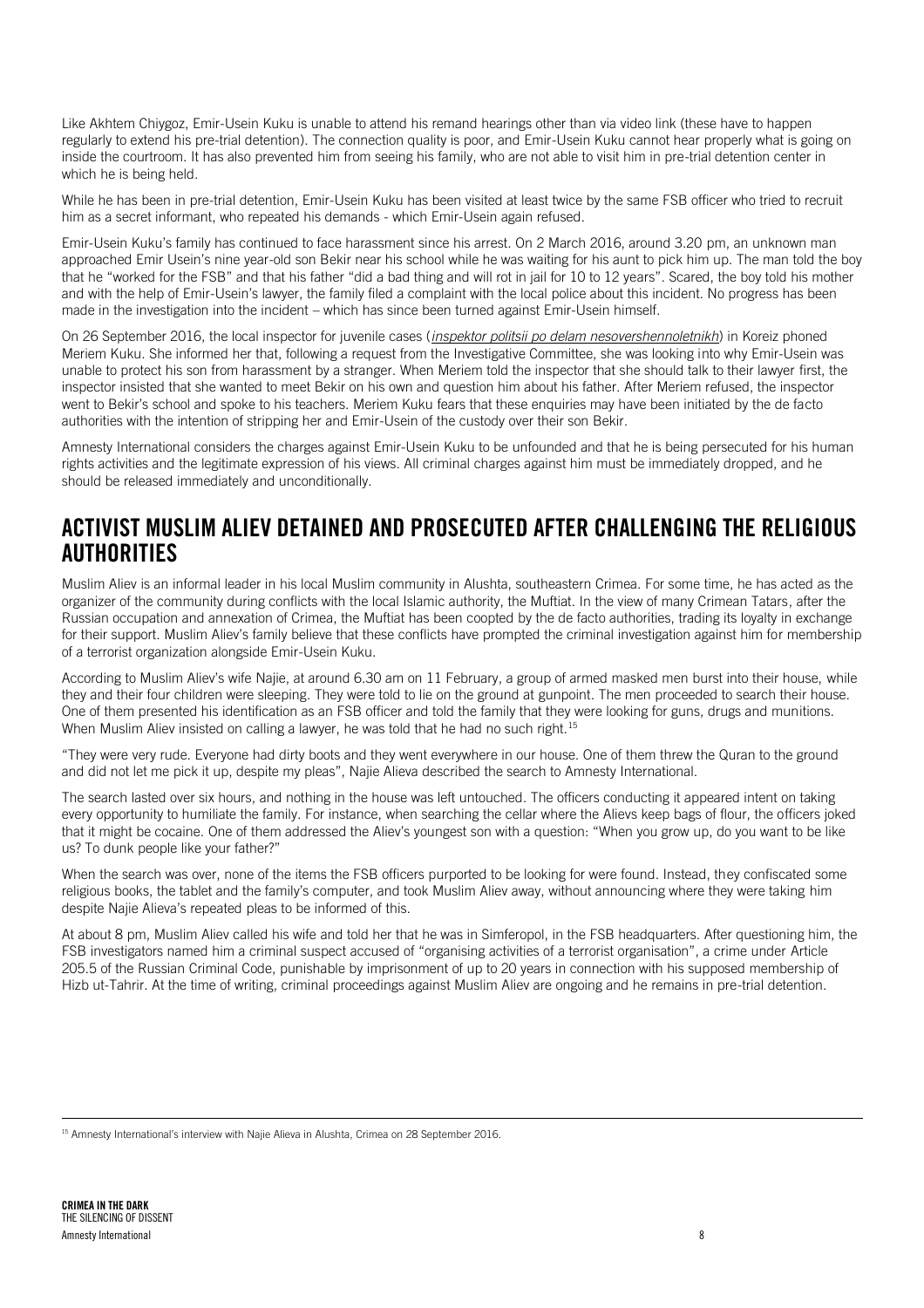### <span id="page-11-0"></span>HARASSMENT OF LAWYERS WORKING ON "TERRORISM" AND "EXTREMISM"-RELATED CASES

Lawyers representing several of those mentioned in this briefing have themselves become targets of harassment, including threats of criminal prosecution and the withdrawal of their professional licenses. Thus, Nikolay Polozov, who is representing Akhtem Chiygoz, was informed on 20 September that the Investigative Committee of Crimea, acting upon request from the Crimean Prosecutor's Office, had instigated a pre-investigation inquiry into his posts on the social media. If the content of his online posts were found to constitute criminal offense under Russian law, this would lead to him losing his professional license (status advokata).

Unlike Nikolay Polozov, who is based in Russia and travels regularly to Crimea to represent his clients, lawyer Emil Kurbetdinov lives and works in Crimea. He represented the four defendants in the "Hizb ut-Tahrir case". He is also often the first lawyer to arrive at the scene when a house belonging to ethnic Crimean Tatars is raided and searched by the FSB and in other instances where members of the Crimean Tatar community require legal assistance vis-à-vis the Russian and de facto Crimean authorities. He has faced a range of threats and other forms of harassment, from authorities he believes are intent on forcing him to give up his legal practice.

Thus, on 30 August 2016, around 20 men in civilian clothes tried to force their way into the building in Simferopol where Emil Kurbetdinov's law firm has its office. Kurbetdinov was not inside, and his colleagues locked the door and refused to let them in without knowing who they were. None of the men introduced themselves, but Kurbetdinov's colleagues were able to recognize some FSB operatives whom they had seen earlier, in court or during house searches. The men insisted that Emil Kurbetdinov should open the door, and kept on banging and hovering outside the windows for the next two and a half hours. After they left, Kurbetdinov's colleagues noticed that a suspicious car with a man inside was parked close to their office, where it remained for several weeks.

Kurbetdinov's fellow lawyers from the Crimean Bar Association told him that the FSB had informally approached several of them and with a request to try to convince him to withdraw from cases involving Crimean Tatars.

On 2 November, Kurbetdinov received a call from an official in Simferopol who told him that he should leave the Crimean Bar Association because he is involved in politics, travels a lot and speaks against Russia. The official warned that all lawyers in the Bar Association would suffer if he did not leave. The chair of the Bar Association also received a call, from an FSB official, who demanded that Kurbetdinov be expelled. The business center where Kurbetdinov rents office space is frequently inspected by the municipal authorities, possibly in an attempt to pressure the landlord into terminating the lease.

### <span id="page-11-1"></span>THE CRIMINAL PROSECUTION AND HARASSMENT OF JOURNALIST MYKOLA SEMENA

The right to freedom of expression in particular has taken a severe blow in Crimea, and the current state of the media in the peninsula is a striking testimony to this. The media has ceased to be pluralist, while individual journalists daring to be critical of the de facto authorities are effectively restricted to writing for media based outside of Crimea and under assumed names. Denouncing the Russian occupation and annexation is a criminal offence, under Article 280.1 of the Russian Criminal Code ("Public calls for the implementation of actions aimed at violation of the territorial integrity of the Russian Federation") introduced two months before the occupation of Crimea and amended further since its annexation, and may lead to prosecution, as the case of Mykola Semena demonstrates.

Mykola Semena is one of the few remaining pro-Ukrainian journalists in Crimea after the occupation and annexation in violation of international law and continued working for international media under different pseudonyms. On 11 September 2015, he published an article titled "Blockade – the Necessary First Step for the Liberation of Crimea" on the website of Krym.Realii, a Radio Free Europe sponsored project.<sup>16</sup>

Using a pseudonym, Semena argued in the article that the blockade of delivery of goods into Crimea, which some Crimean Tatars and other activists had started days earlier on the border with mainland Ukraine, was a form of "struggle necessary for the return of the peninsula to Ukraine".

"I continued working in Simferopol as if nothing happened. Then, on 19 April 2016, at 7 am someone knocked on my door. It was the Federal Security Service of Russia (FSB). The agents told me that they had started a criminal investigation against me and presented a court order to search my house," Semena told Amnesty International.<sup>17</sup>

After searching his home, the FSB officers seized Semena's computer, took his mobile phone and requested him to come with them to the FSB regional office in Simferopol for questioning.

<sup>&</sup>lt;sup>16</sup> The article is available at[: http://ru.krymr.com/a/27240750.html](http://ru.krymr.com/a/27240750.html) (accessed 12 December 2016).

<sup>&</sup>lt;sup>17</sup> Amnesty International interview with Mykola Semena in Simferopol, Crimea on 27 September 2016.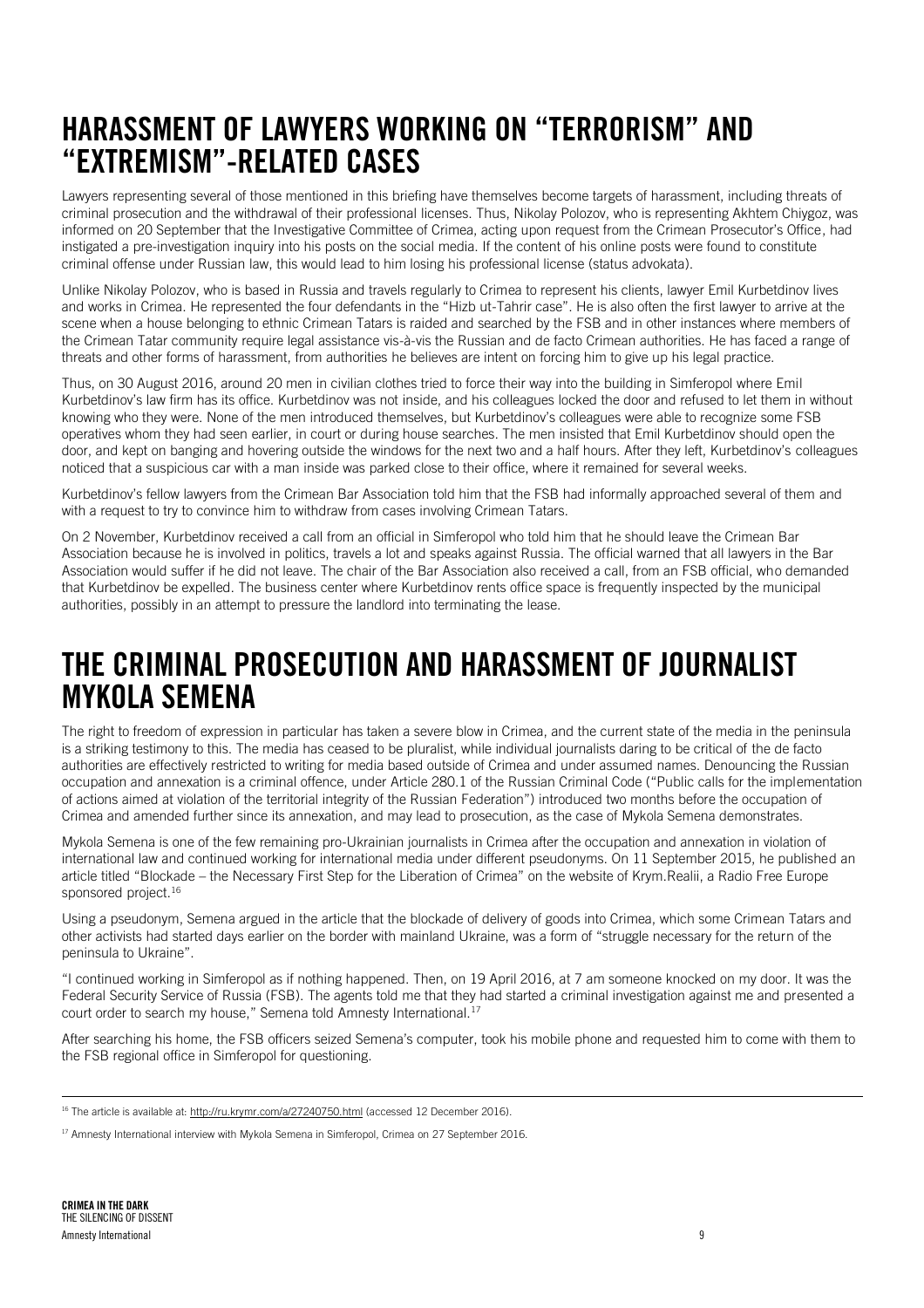During the questioning, the officers showed Semena over 30 screenshots from his computer, which had been secretly taken while he was writing his article about the blockade. Semena confirmed that he was the author of the article but insisted that he had not committed any criminal offence.

After the questioning, a case was opened against Semena for the purported crime of "making public calls threatening the territorial integrity of the Russian Federation" Semena was put under travel restrictions which bar him from leaving Simferopol while the criminal proceedings against him are ongoing (which is still the case at the time of writing). He has a pre-existing medical condition on his spine, which was diagnosed before the FSB search in February 2016, requiring surgery.

"Every morning I need about 30 minutes to stretch before I can start moving and get on with my day. I would like to get surgery in Kyiv because I don't trust the doctors here. My lawyer has made a request to the FSB to lift my travel restriction, but they refused", Semena told Amnesty International.

In addition to the travel restrictions, Semena has already been placed on the Russian federal list of "extremists", despite the investigation being ongoing. Being on the list severely restricts Semena's access to his bank account. He must submit a written application to his bank every time when he wants to withdraw any funds. Semena has stopped working as a journalist because of the criminal investigation and is living off his savings.

"I wasn't planning on leaving. My house and my family are here. But now I need to get the surgery and I can't work in Crimea to pay for it. I don't think I'm guilty. I was just voicing my own opinion."<sup>18</sup>

<sup>18</sup> Amnesty International interview with Mykola Semena in Simferopol, Crimea on 27 September 2016.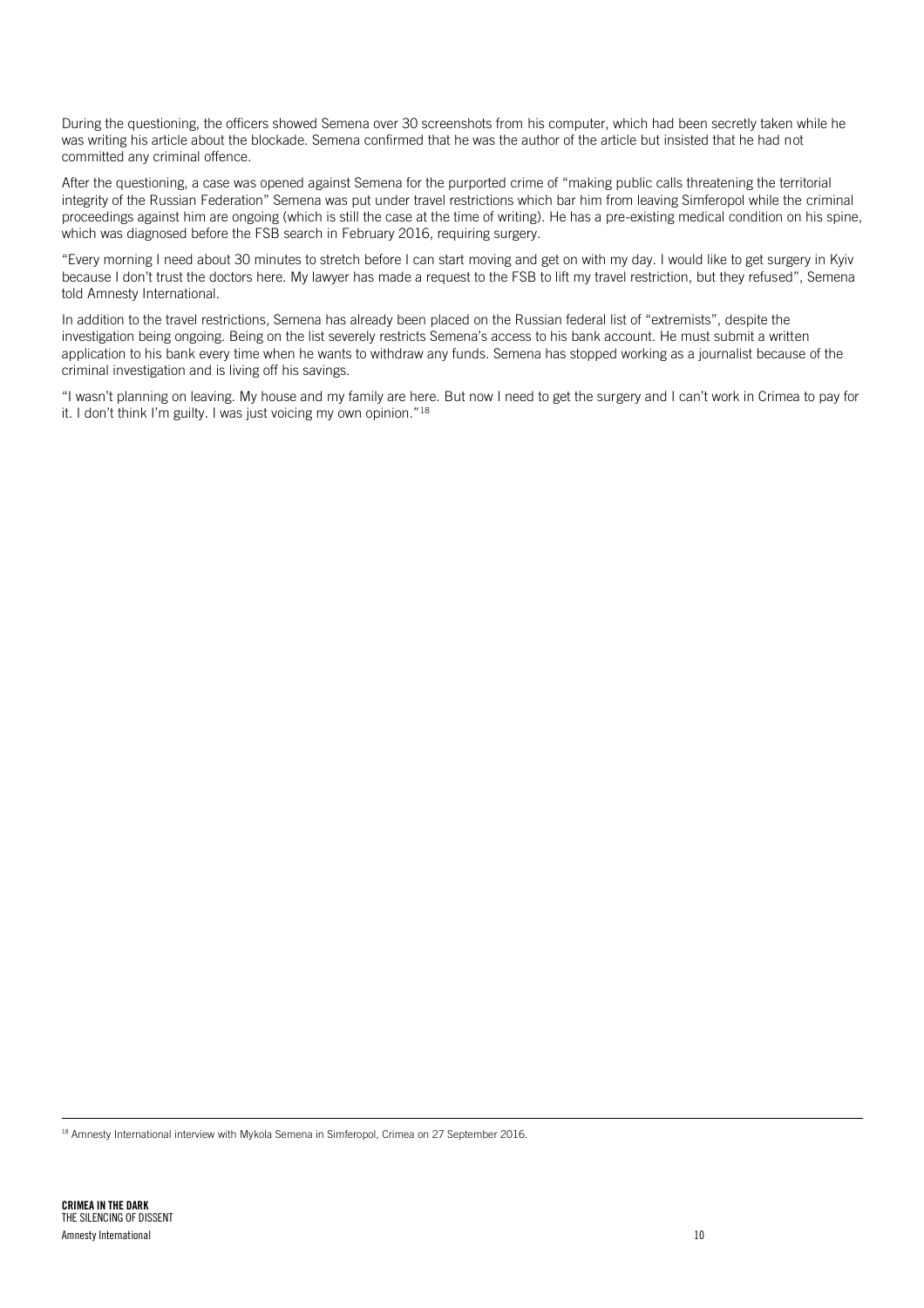### <span id="page-13-0"></span>RECOMMENDATIONS

#### <span id="page-13-1"></span>TO THE DE FACTO CRIMEAN AND RUSSIAN AUTHORITIES IN CRIMEA

Request access for all relevant monitoring mechanisms, including the Committee for the Prevention of Torture, the European Commission against Racism and Intolerance, to the territory of Crimea.

 Effectively and impartially investigate all alleged and suspected cases of enforced disappearance in Crimea since March 2014, and in particular:

Immediately disclose the fate and whereabouts of all those arbitrarily deprived of liberty, including those subjected to enforced disappearances, and inform their families accordingly;

For those in custody either release them immediately or bring them before a competent civilian court and charge them with a recognisable criminal offence, ensure that they have access to a lawyer of their choice, to medical care and to their families;

**Bring to justice in fair trials anyone suspected of criminal responsibility for crimes under international law and other serious** human rights violations, including any arbitrary deprivation of liberty, unlawful killing or enforced disappearance.

 Respect the rights to freedom of expression, peaceful assembly and association, and ensure that these can be exercised by any individual and group in Crimea, without discrimination on the grounds of political or religious views, ethnicity, or any other grounds:

Remove the restrictions imposed on the right to peaceful assembly, including the highly restrictive regulations introduced under Russian law, as well as any arbitrary prohibitions which affect the exercise of this right by members of the Crimean Tatar community and any other groups and individuals;

Allow and facilitate media outlets that have been unlawfully closed, or forced to close, under the requirement to re-register under the Russian law, to reopen;

**Ensure that journalists have unrestricted access to, and the freedom to conduct their professional activities in, Crimea,** including those from mainland Ukraine;

Investigate all reported instances of unlawful detention, intimidation and harassment of journalists in Crimea, and bring those suspected of criminal responsibility to justice in fair trials;

**End the practice of blocking access to online resources on arbitrary grounds and without judicial authorisation.** 

**Remove the Mejlis of the Crimean Tatar People from the list of "extremist organisations" and lift all the associated restrictions** imposed on its activities.

**Cease the use of criminal proceedings to harass and imprison individuals peacefully opposed to the Russian occupation and** annexation of Crimea.

 Stop arbitrary house searches, summons for questioning and other forms of harassment by members of the police and the security services of those peacefully opposed to Crimea's annexation.

Immediately and unconditionally release and drop all charges against Akhtem Chiygoz.

 Drop all criminal charges against Ilmi Umerov, Mykola Semena, as well as anyone else who has been arbitrarily subjected to criminal or administrative proceedings in connection with their peaceful activism, pro-Ukrainian or other peaceful views critical of or disapproved by the de facto Crimean and the Russian authorities.

Immediately end the transfer of Crimean residents to Russia and their trials before Russian military courts.

Quash the convictions in unfair trials of membership of Hizb ut-Tahrir; any retrial must respect international fair trial standards and international humanitarian law, and be conducted before a civilian court within Crimea.

**IMMEDIATELY** release and drop all charges against Emir-Usein Kuku.

 Ensure that Muslim Aliev, and other individuals under investigation for alleged membership of Hizb ut-Tahrir, are provided with sufficient elements of the accusations against them to effectively challenge their detention on remand; cases that move to trial must be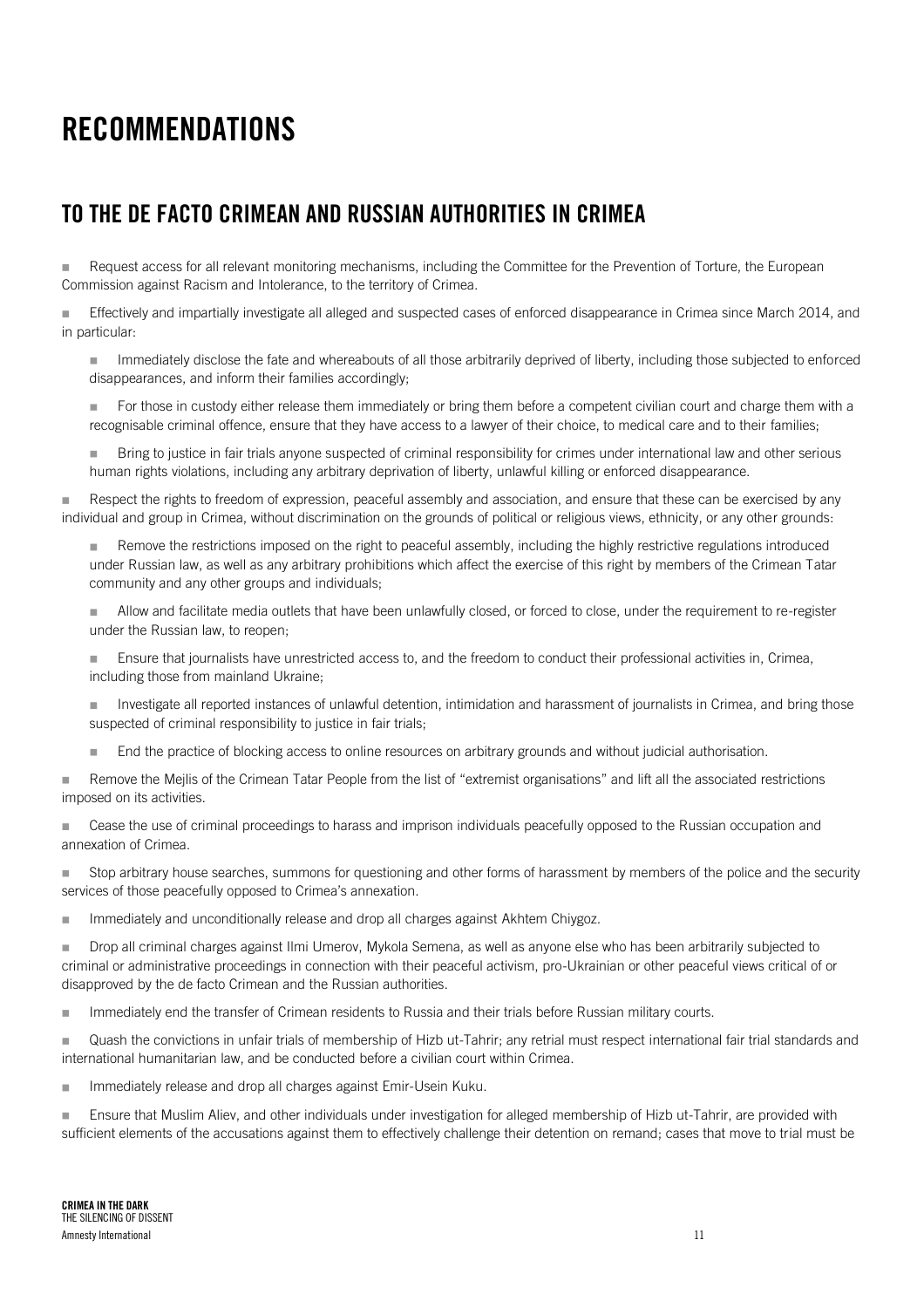heard in Crimea and scrupulously respect fair trials standards.

 Ensure that all lawyers in Crimea are able to perform their professional duties without intimidation, hindrance, harassment or improper interference in accordance with the UN Basic Principles on the Role of Lawyers.

 Cooperate fully with all international and regional monitoring mechanisms, in particular with the UN, OSCE and Council of Europe, as well as all independent human rights monitoring initiatives, including by providing them with full and unrestricted access to Crimea and, in particular, by lifting the requirement to obtain a Russian visa to visit Crimea.

#### <span id="page-14-0"></span>TO THE UKRAINIAN AUTHORITIES

**Promptly ratify the Rome Statute of the International Criminal Court, signed on 20 January 2000.** 

Develop a programme of state support to victims of human rights violations from Crimea and ensure that it is made as accessible to them as possible in present circumstances, including, amongst other things, a programme of effective legal, consular, medical, psychological and other support to individuals in or from Crimea, including those transferred to Russia as part of their criminal prosecution.

Cooperate fully with all international and regional monitoring mechanisms and explore all available opportunities to facilitate the extension of their mandate (where this is not yet the case) and their access to Crimea.

Facilitate independent human rights monitoring in, and access to, Crimea by other actors, including international nongovernmental organisations, in particular by easing the legislative restrictions outlined in the Ukrainian Council of Ministers decree #722 from 16.09.2015.

#### <span id="page-14-1"></span>TO THE INTERNATIONAL COMMUNITY

**Explore every available opportunity for effective monitoring of the human rights situation in Crimea.** 

 Use every available opportunity to address human rights issues in Crimea with the Russian authorities in bi- and multi-lateral fora, and insist on full respect for human rights and for Russia's obligations to protect them under international law.

Insist on Russia's full cooperation with all international and regional monitoring mechanisms, including by granting full and unrestricted access to their representatives to Crimea.

#### <span id="page-14-2"></span>TO THE OSCE

 Escalate efforts to ensure full implementation of the mandate of the Special Monitoring Mission to Ukraine, which extends to Crimea, including by insisting on full and unrestricted access to the peninsula.

**Provide as effective and comprehensive monitoring of human rights violations in Crimea as possible in the circumstances, and** regular public updates on findings.

#### <span id="page-14-3"></span>TO THE UN OFFICE OF HIGH COMMISSIONER FOR HUMAN RIGHTS

**Escalate efforts to ensure full implementation of the mandate of the Human Rights Monitoring Mission to Ukraine, which extends** to Crimea, including by insisting on full and unrestricted access to the peninsula.

 Provide as effective and comprehensive monitoring of human rights violations in Crimea as possible in the circumstances, and regular public updates on findings.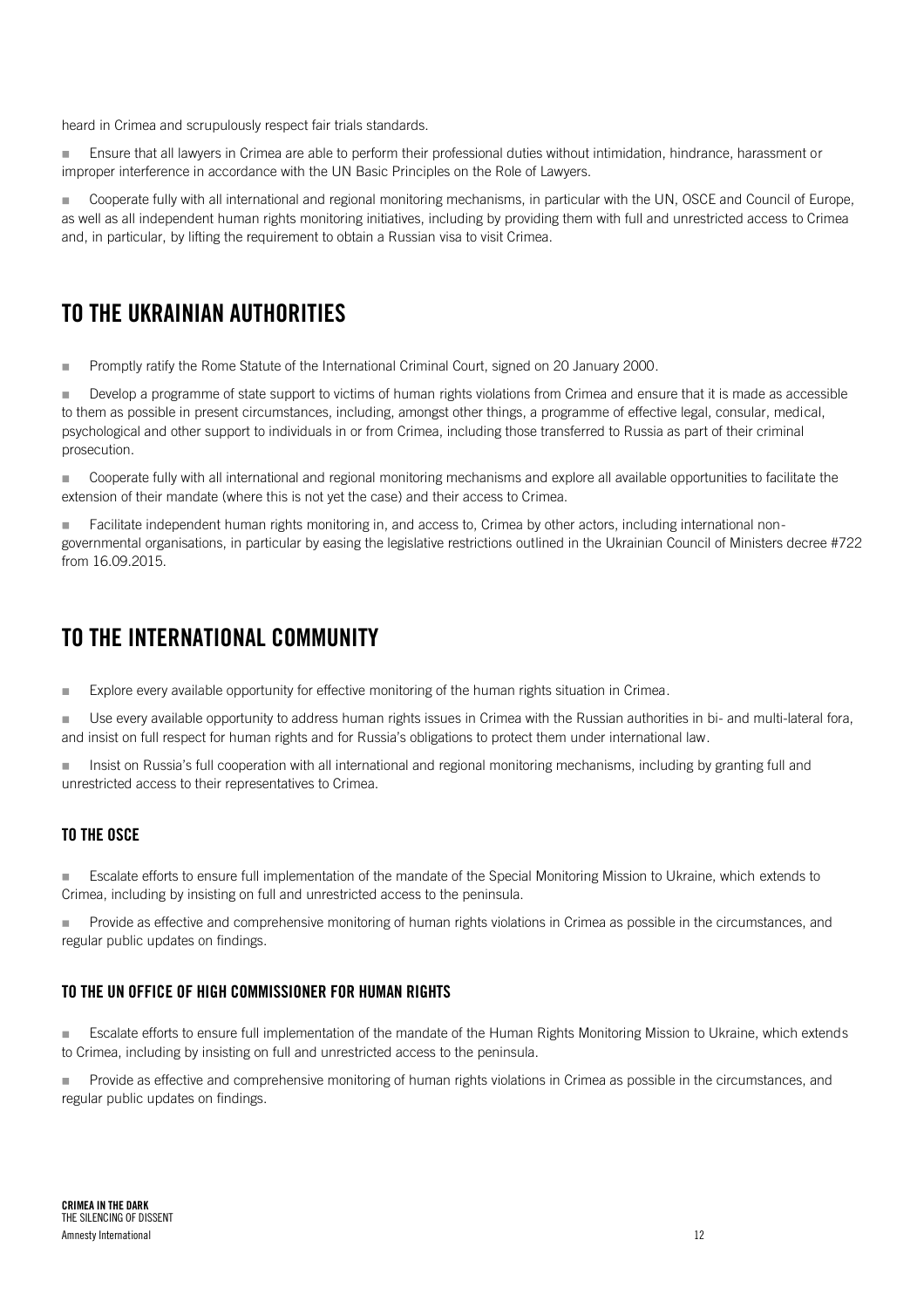#### <span id="page-15-0"></span>TO THE COUNCIL OF EUROPE

The Committee of Ministers and the Secretary General should ensure regular political consultations to address the human rights situation in Crimea and find solutions that ensure and facilitate the immediate and unrestrained access for all Council of Europe human rights monitoring mechanisms and bodies, including the European Committee for the Prevention of Torture, the Commissioner for Human Rights, the Advisory Committee of the Framework Convention for the Protection of National Minorities , the European Commission against Racism and Intolerance, to the territory of Crimea.

**Ensure that the Parliamentary Assembly is given unrestricted access to Crimea to observe and report on the human rights situation** there as a matter of priority in line with its Resolution 2133 (2016) on Legal remedies for human rights violations on the Ukrainian territories outside the control of the Ukrainian authorities, adopted in October 2016 . The PACE should continue to follow closely and debate regularly the political and humanitarian consequences of the conflict in Ukraine also as per Resolution 2132 on the Political consequences of the Russian aggression in Ukraine, adopted in October 2016.